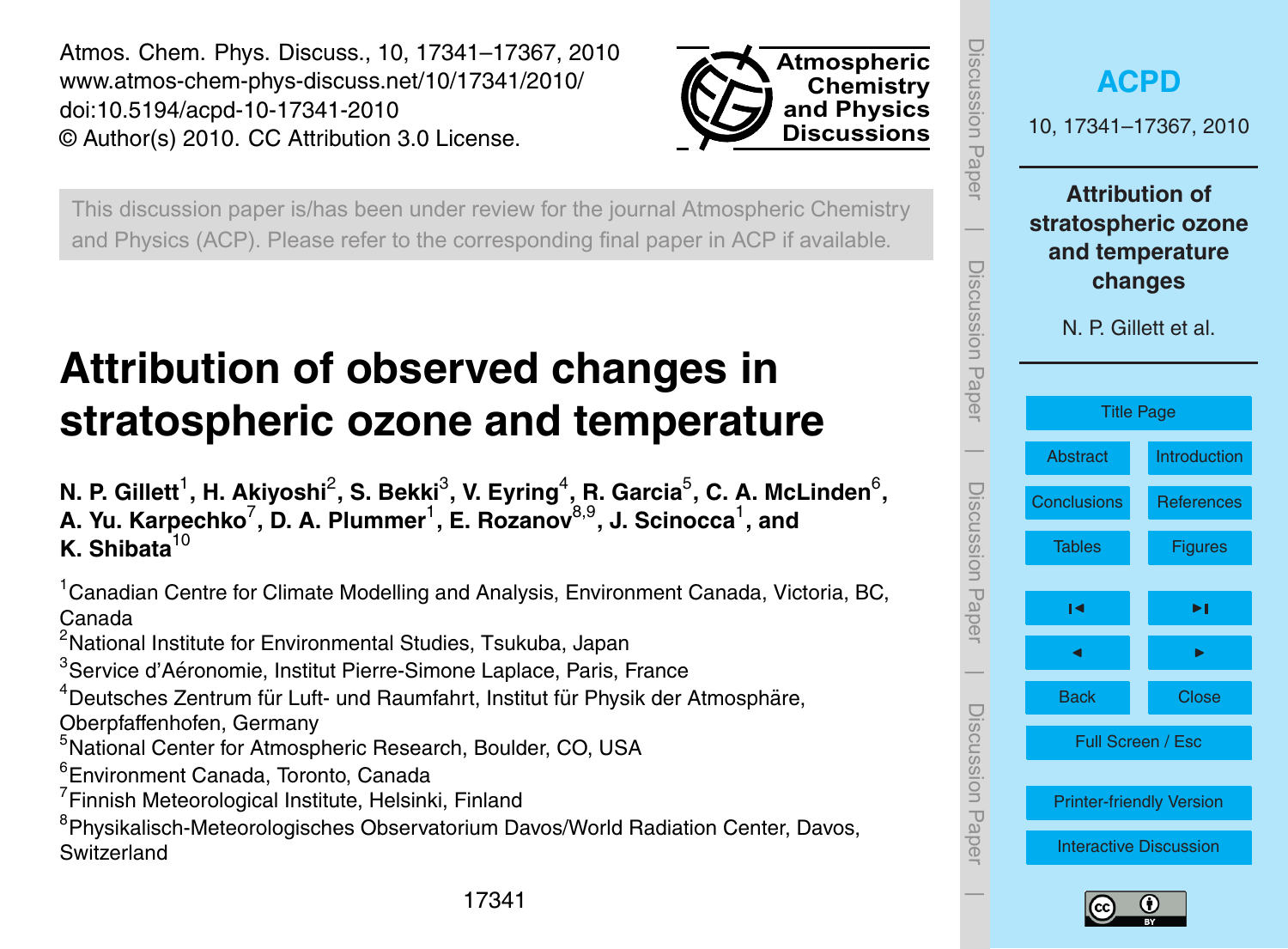<sup>9</sup> Institute for Atmospheric and Climate Science ETH, Zurich, Switzerland <sup>10</sup> Meteorological Research Institute, Tsukuba, Japan

Received: 12 May 2010 – Accepted: 3 July 2010 – Published: 16 July 2010

Correspondence to: N. P. Gillett (nathan.gillett@ec.gc.ca)

Published by Copernicus Publications on behalf of the European Geosciences Union.

| <b>ISCUSSION PAPPIT</b> |                                 | <b>ACPD</b><br>10, 17341-17367, 2010                                                               |  |  |  |  |
|-------------------------|---------------------------------|----------------------------------------------------------------------------------------------------|--|--|--|--|
| Discussion Paper        |                                 | <b>Attribution of</b><br>stratospheric ozone<br>and temperature<br>changes<br>N. P. Gillett et al. |  |  |  |  |
|                         |                                 | <b>Title Page</b>                                                                                  |  |  |  |  |
|                         | <b>Abstract</b>                 | Introduction                                                                                       |  |  |  |  |
|                         | <b>Conclusions</b>              | <b>References</b>                                                                                  |  |  |  |  |
| Discussion<br>Papel     | Tables                          | <b>Figures</b>                                                                                     |  |  |  |  |
|                         | ∣◀                              | ▸∣                                                                                                 |  |  |  |  |
|                         | d                               |                                                                                                    |  |  |  |  |
|                         | <b>Back</b>                     | <b>Close</b>                                                                                       |  |  |  |  |
| Discussion Hapel        | Full Screen / Esc               |                                                                                                    |  |  |  |  |
|                         | <b>Printer-friendly Version</b> |                                                                                                    |  |  |  |  |
|                         | <b>Interactive Discussion</b>   |                                                                                                    |  |  |  |  |
|                         |                                 |                                                                                                    |  |  |  |  |

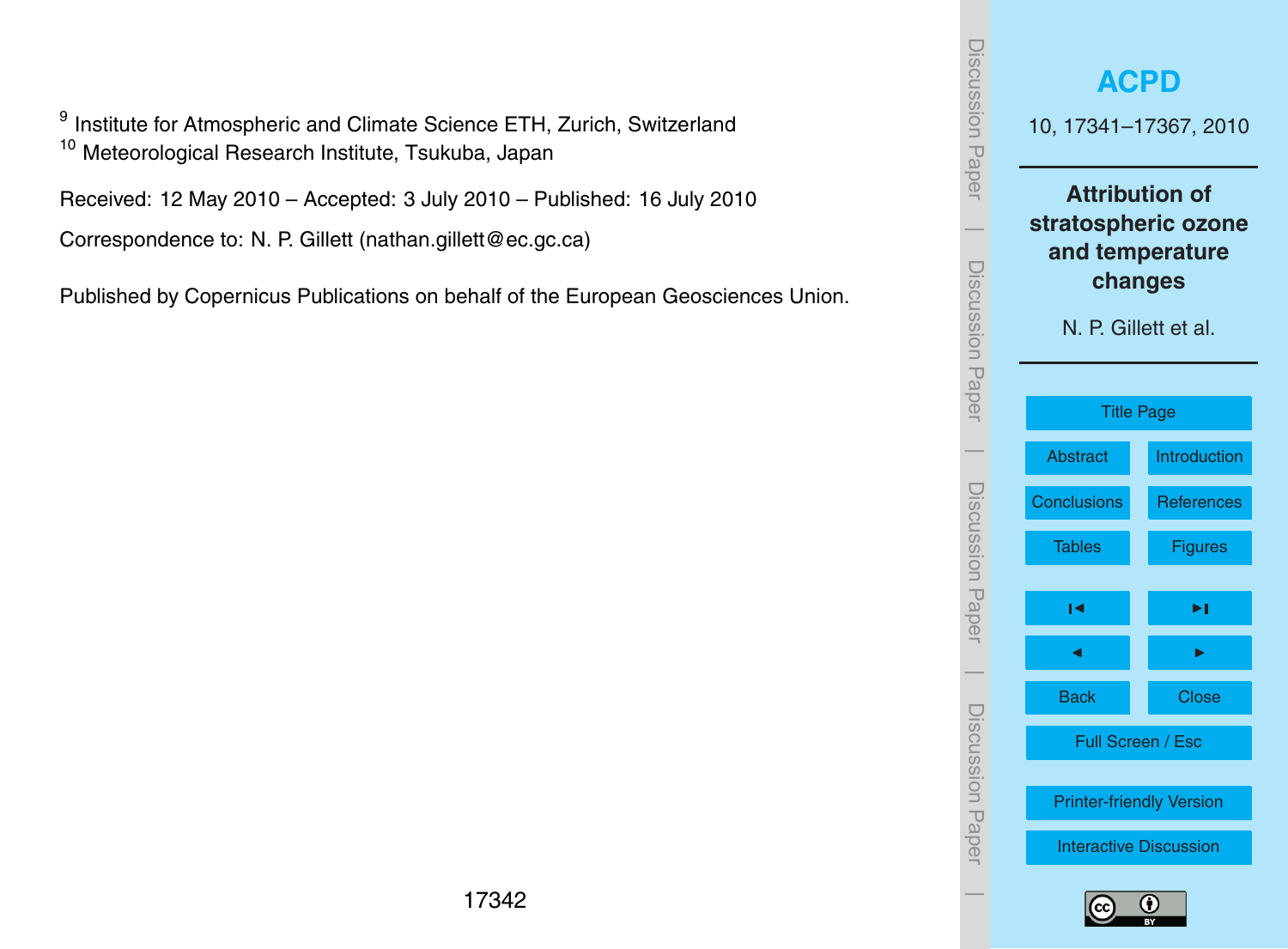## <span id="page-2-0"></span>**Abstract**

Three recently-completed sets of simulations of multiple chemistry-climate models with greenhouse gases only, with all anthropogenic forcings, and with anthropogenic and natural forcings, allow the causes of observed stratospheric changes to be quantita-<sup>5</sup> tively assessed using detection and attribution techniques. The total column ozone response to halogenated ozone depleting substances and to natural forcings is detectable and consistent in models and observations. However, the total ozone response to greenhouse gases in the models and observations appears to be inconsistent, which may be due to the models' inability to properly simulate tropospheric ozone changes.

- <sup>10</sup> In the middle and upper stratosphere, simulated and observed SBUV/SAGE ozone changes are broadly consistent, and separate anthropogenic and natural responses are detectable in observations. The influence of ozone depleting substances and natural forcings can also be detected separately in observed lower stratospheric temperature, and the magnitudes of the simulated and observed responses to these forcings
- <sup>15</sup> and to greenhouse gas changes are found to be consistent. In the mid and upper stratosphere the simulated natural and combined anthropogenic responses are detectable and consistent with observations, but the influences of greenhouse gases and ozone-depleting substances could not be separately detected in our analysis.

## **1 Introduction**

<sup>20</sup> As concentrations of anthropogenic halogenated Ozone Depleting Substances (ODSs) peak in the stratosphere and begin to fall, greenhouse gas increases are expected to become an increasingly important driver of future stratospheric ozone trends [\(WMO,](#page-18-0) [2007\)](#page-18-0), hence the evolution of ozone as ODSs decrease is not expected to be a simple reversal of historical trends (e.g. [Jonsson et al.,](#page-16-0) [2009;](#page-16-0) [Waugh et al.,](#page-18-0) [2009\)](#page-18-0). The pro-<sup>25</sup> jections of future ozone evolution contained in the next WMO Ozone Assessment will





rely heavily on three-dimensional chemistry-climate models, and on the realism of their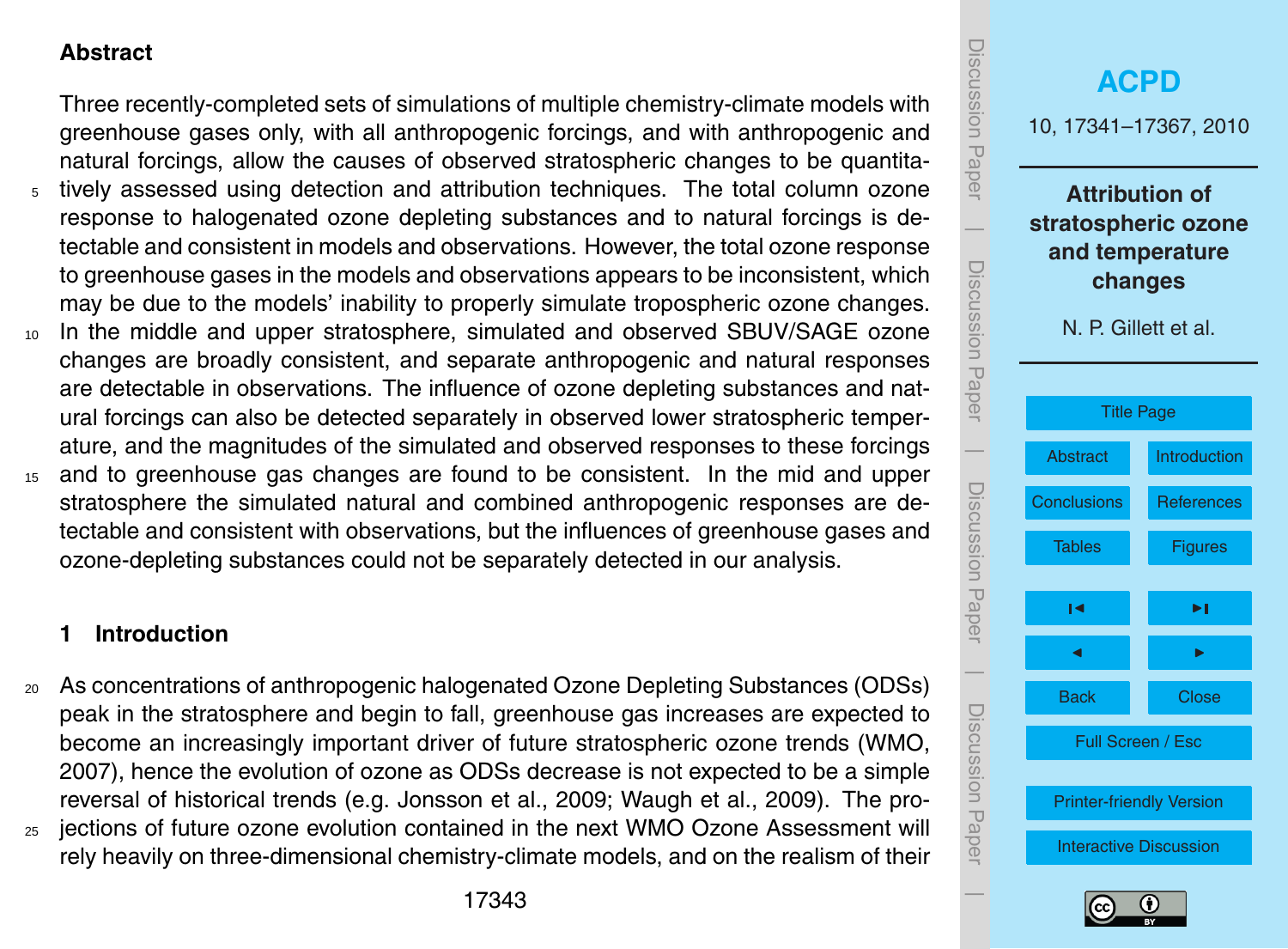<span id="page-3-0"></span>simulated ozone response to greenhouse changes. However, while historical trends in total column ozone simulated in response to *combined* ODS and greenhouse gas forcings have been shown to be reasonably consistent with observations, (Chapter 3 of [SPARC CCMVal,](#page-17-0) [2010;](#page-17-0) [Karpechko et al.,](#page-16-0) [2010\)](#page-16-0), the simulated stratospheric tem-

<sup>5</sup> perature and ozone response to greenhouse gases in these models has not previously been directly tested against observations. ODSs have been the dominant driver of past [s](#page-17-0)tratospheric ozone and lower stratospheric temperature changes [\(WMO,](#page-18-0) [1999;](#page-18-0) [Shine](#page-17-0) [et al.,](#page-17-0) [2003;](#page-17-0) [Santer et al.,](#page-17-0) [2003;](#page-17-0) [Cordero and Forster,](#page-15-0) [2006;](#page-15-0) [Ramaswamy et al.,](#page-16-0) [2006\)](#page-16-0), and until recently, few chemistry-climate simulations of the response to greenhouse <sup>10</sup> gas changes alone had been performed.

[Waugh et al.](#page-18-0) [\(2009\)](#page-18-0) examine the influence of greenhouse gas changes on total column ozone in a transient chemistry-climate simulation. They find that the rise in greenhouse gases leads to column ozone decreases in the tropics, increases in the northern midlatitudes and little change in the Southern Hemisphere, with ODSs the dominant in-

- <sup>15</sup> fluence over the historical period, which is our focus here. The largest greenhouse gas contributions to ozone mixing ratio change are in the tropical lower stratosphere, where greenhouse gas increases drive decreases in ozone mixing ratio, due to a strengthening Brewer-Dobson circulation, and in the tropical upper stratosphere, where rising greenhouse gas concentrations increase ozone mixing ratio by a cooling-induced re-
- <sup>20</sup> duction in gas phase depletion, consistent with earlier simulations of the equilibrium re-sponse to doubled CO<sub>2</sub> (e.g. Jonsson and de Grandpré, [2004;](#page-16-0) [Fomichev et al.,](#page-15-0) [2007\)](#page-15-0). [Plummer et al.](#page-16-0) [\(2010\)](#page-16-0) show similar effects of greenhouse gases on ozone in simulations of CMAM with greenhouse gas changes only. [Jonsson et al.](#page-16-0) [\(2009\)](#page-16-0) also reach similar conclusions by using a regression model to separate the ozone response to
- <sup>25</sup> ODSs and greenhouse gases in a chemistry-climate simulation in which changes in both were included. However, none of these studies make quantitative comparisons of the simulated ozone changes in response to each forcing and the actual changes observed, in order to test whether there is evidence of an ozone response to greenhouse gases in the real world, and indeed whether the simulated ozone changes are



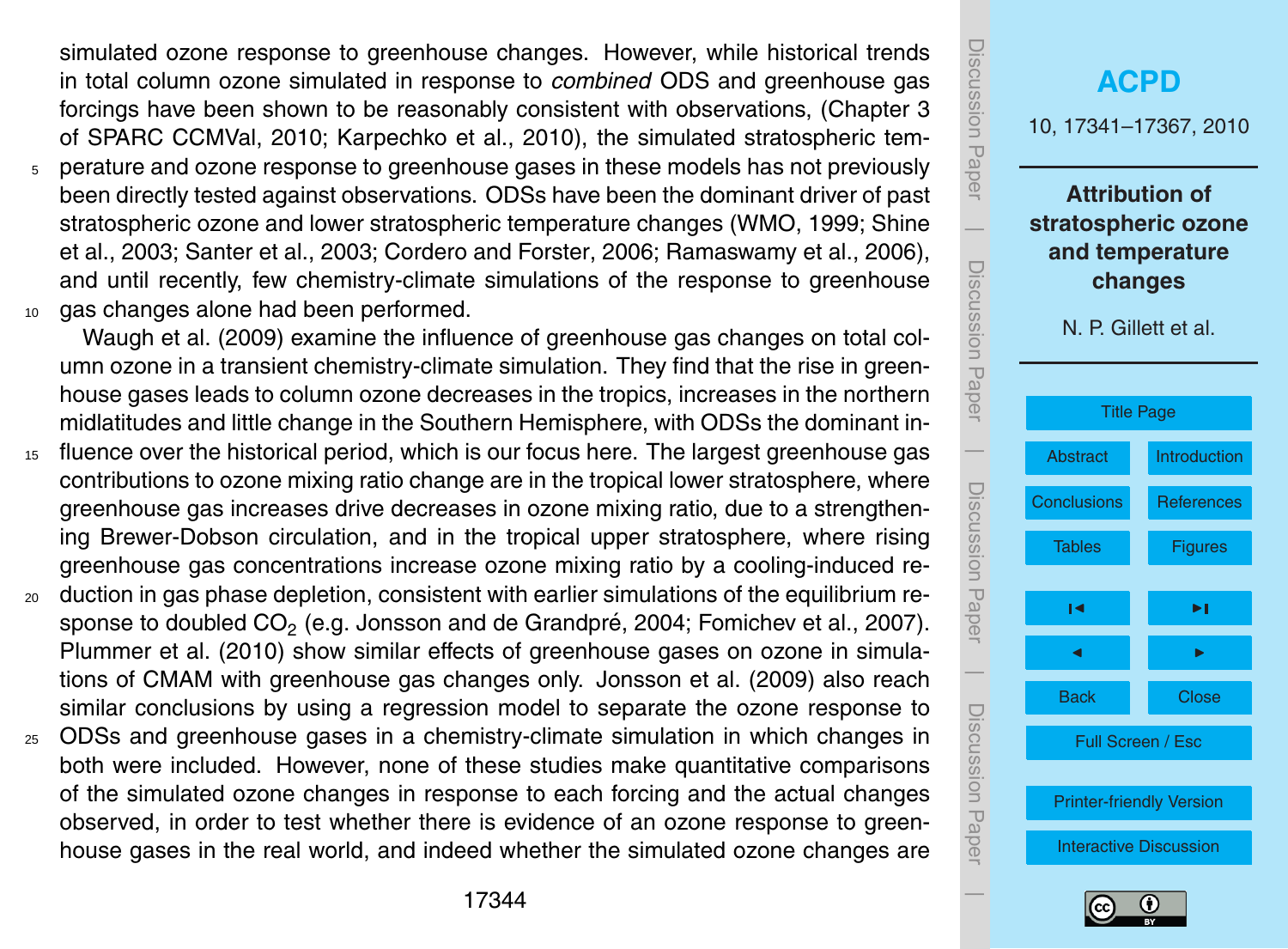<span id="page-4-0"></span>consistent with the observations.

Stratospheric temperature is an important driver of stratospheric ozone change, and a variable of interest in its own right. Several studies have examined the causes of stratospheric temperature change in chemistry-climate models [\(Plummer et al.,](#page-16-0) [2010;](#page-16-0)

- <sup>5</sup> [Jonsson et al.,](#page-16-0) [2009\)](#page-16-0), and others have compared trends in GCMs with limited strato[s](#page-15-0)pheric resolution and prescribed ozone changes with observations [\(Cordero and](#page-15-0) [Forster,](#page-15-0) [2006;](#page-15-0) [Santer et al.,](#page-17-0) [2003;](#page-17-0) [Ramaswamy et al.,](#page-16-0) [2006\)](#page-16-0). These studies have generally concluded that ozone or ODSs have been the dominant driver of observed lower stratospheric cooling. Here we make use of newly-completed Chemistry-Climate
- <sup>10</sup> Model Validation (CCMVal) activity simulations with greenhouse gas changes only [\(Eyring et al.,](#page-15-0) [2010\)](#page-15-0), as well as earlier sets of simulations with anthropogenic and combined anthropogenic and natural forcings (Chapter 2 of [SPARC CCMVal,](#page-17-0) [2010\)](#page-17-0), to examine the causes of observed changes in stratospheric ozone and temperature, and to test for consistency between models and observations.

#### <sup>15</sup> **2 Data and models**

[W](#page-17-0)e mainly use output from three sets of CCMVal simulations (Chapter 2 of [SPARC](#page-17-0) [CCMVal,](#page-17-0) [2010\)](#page-17-0): one including anthropogenic (ODSs and GHGs, but not tropospheric aerosols) and natural forcings (solar cycle, volcanic aerosols in most models and QBO) (REF-B1), one including anthropogenic forcings only (REF-B2), and one includ-<sup>20</sup> ing greenhouse gas changes only (SCN-B2b) (Table [1\)](#page-19-0). Output was taken from six CCMVal models which had output from all three simulations over the period 1979– 2005. Output from the ULAQ model was not used due to apparently unrealistic ozone changes in its SCN-B2b simulation [\(Eyring et al.,](#page-15-0) [2010\)](#page-15-0). The ensemble size for each model was chosen such that an equal number of simulations from each model was <sup>25</sup> used with each set of forcings: this resulted in an ensemble size of one for all models except for CMAM, which had an ensemble size of three, giving a total of eight simulations for each set of forcings.



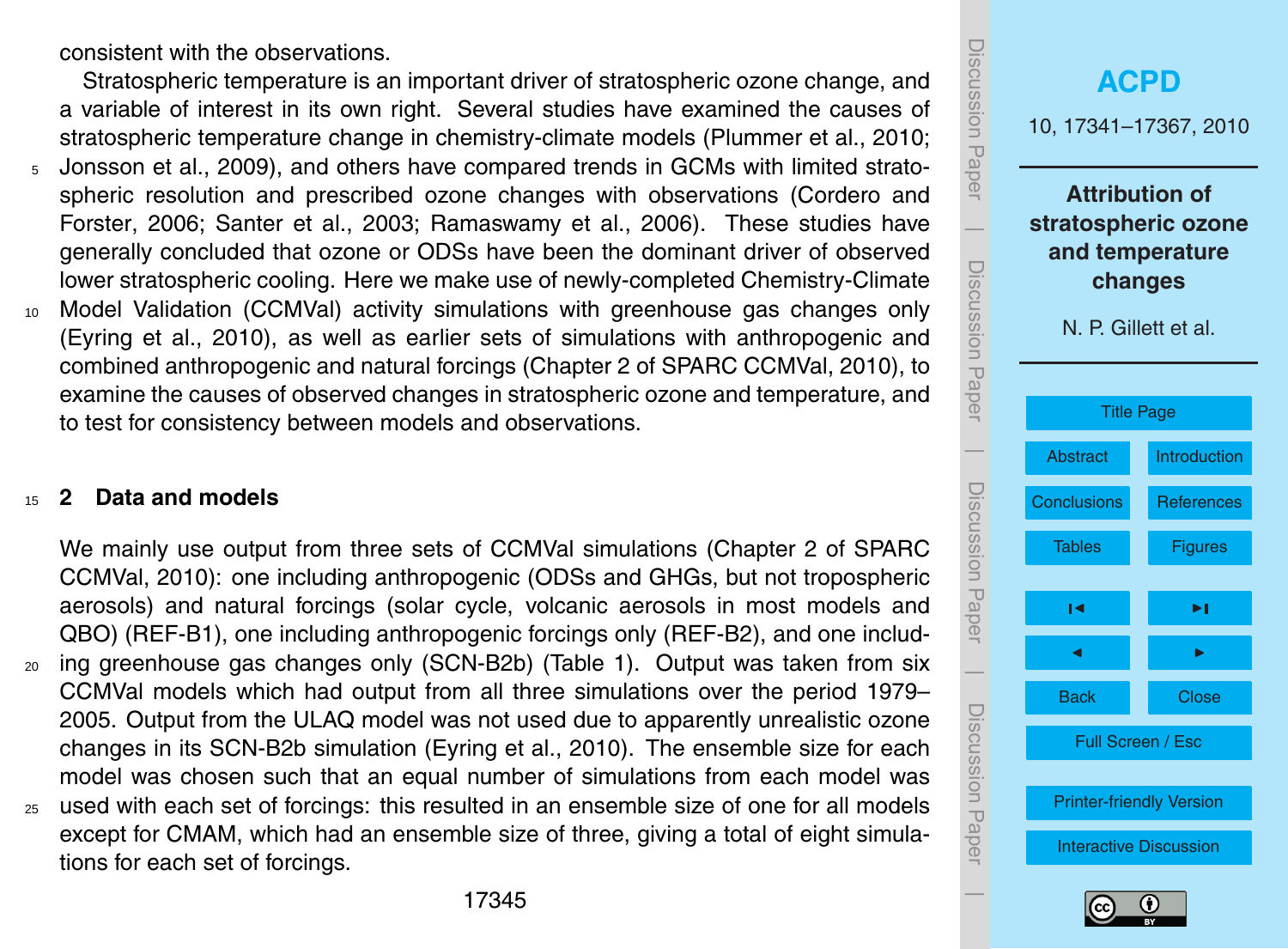<span id="page-5-0"></span>The greenhouse gas response (GHG) was evaluated directly from the SCN-B2b simulations. As well as the effect of changes in well-mixed greenhouse gases in the atmosphere, this also includes the effect of specified SST changes from separate coupled atmosphere-ocean GCMs with prescribed anthropogenic forcing, or in the case <sup>5</sup> of CMAM, coupled SST changes. The three CMAM simulations included the radiative effects of changes in CFCs in the SCN-B2b simulations, while the other models excluded them, but these are small compared to the radiative effects of the other wellmixed greenhouse gases. Changes in certain ozone precursors were also prescribed (Chapter 2 of [SPARC CCMVal,](#page-17-0) [2010\)](#page-17-0) in all simulations, and hence their effects are <sup>10</sup> included with the GHG response. CCSRNIES, WACCM, SOCOL and MRI have simplified background tropospheric chemistry schemes, and in these models tropospheric [o](#page-18-0)zone likely increases somewhat in response to these emissions. Following [Waugh](#page-18-0) [et al.](#page-18-0) [\(2009\)](#page-18-0) and [Plummer et al.](#page-16-0) [\(2010\)](#page-16-0), the ODS response was evaluated by differencing the REF-B2 and SCN-B2b simulations. As well as the chemical effects of ODSs this <sup>15</sup> difference also includes the radiative effects of the CFCs in five of the eight simulations.

Lastly the natural forcing (NAT) response was evaluated by differencing the REF-B1 and REF-B2 sets of simulations: the NAT response thus includes the simulated response to solar and volcanic forcing, and the effects of an assimilated QBO in three of the eight simulations. It also includes the additional effects of prescribing observed

- <sup>20</sup> SSTs (in the REF-B1 simulations), rather than SSTs simulated in response to anthropogenic forcings with a separate coupled atmosphere-ocean GCM or predicted with the coupled model in the case of CMAM (in the REF-B2 simulations). A comparison of the warming at 400 hPa (the lowest level on which data were available from all models) indicates that the REF-B2 simulations warmed by about 0.2 K more than the REF-
- <sup>25</sup> B1 simulations over the 1979–2005 period at this level after masking out post-volcano years – this indicates that the SSTs in the REF-B2 simulations likely warm somewhat more than the observed SSTs used in the REF-B1 simulations in these models. Any stratospheric response to the weaker tropospheric warming in the REF-B1 simulations would thus be captured in the NAT signal, as would any stratospheric response to



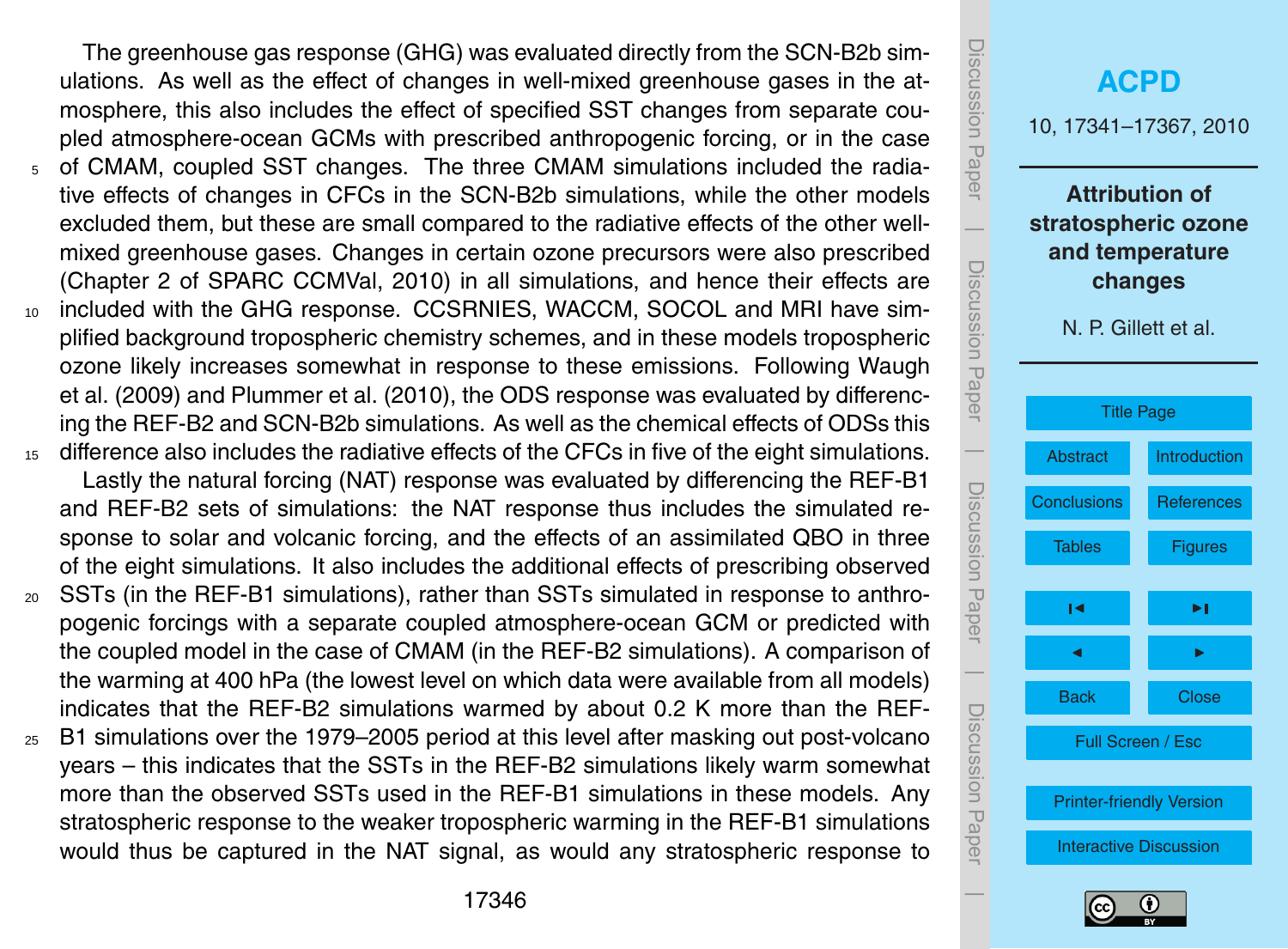#### <span id="page-6-0"></span>ENSO.

the variability estimate.

In summary, the GHG response was evaluated directly from the SCN-B2b simulations, ODS was evaluated by subtracting the SCN-B2b response from the REF-B2 response, and NAT was evaluated by subtracting REF-B2 from REF-B1. This analy-

- <sup>5</sup> sis assumes that to first order the stratospheric temperature and ozone response to individual forcings adding linearly: [McLandress et al.](#page-16-0) [\(2010\)](#page-16-0) demonstrate that this is a valid assumption for stratospheric temperature. [Eyring et al.](#page-15-0) [\(2010\)](#page-15-0) find this assumption to hold for ozone in most regions, but with some departures from linearity in tropical column ozone. In our approach any nonlinearity arising from the combined
- <sup>10</sup> effects of ODSs and GHGs would be included with the ODS response. To check the linearity assumption, we also repeated our attribution analysis for lower stratospheric temperature and total column ozone using the fixed greenhouse gas SCN-B2c simulations [\(Eyring et al.,](#page-15-0) [2010\)](#page-15-0), available for all models but LMDZrepro, to derive the ODS response directly.
- 15 In the absence of sufficiently long unforced control simulations, internal variability was estimated by taking the full length of each ensemble (1960–2005 in the case of the REF-B1 simulations, and 1960 until the late 21st century in the case of the REF-B2 and SCN-B2b simulations), subtracting the multi-model ensemble mean, multiplying by

 $\sqrt{8/7}$  to inflate the variance to account for this subtraction of the multi-model ensem-<sup>20</sup> ble mean [\(Stone et al.,](#page-18-0) [2007\)](#page-18-0), and then sampling 27-year segments (corresponding to the length of our analysis period) of the resulting anomalies starting at 5-year intervals. Means were then subtracted from each 27-year segment. This method almost certainly results in higher estimated variability than using a control simulation, since inter-model differences in forced response will be aliased into the variability. This makes the ap-<sup>25</sup> proach conservative for detection, since individual forced responses are less likely to be detected than with a standard attribution analysis using a control simulation. However, this also has the effect of making the test for consistency between observations and models more permissive, since some component of model uncertainty is added to



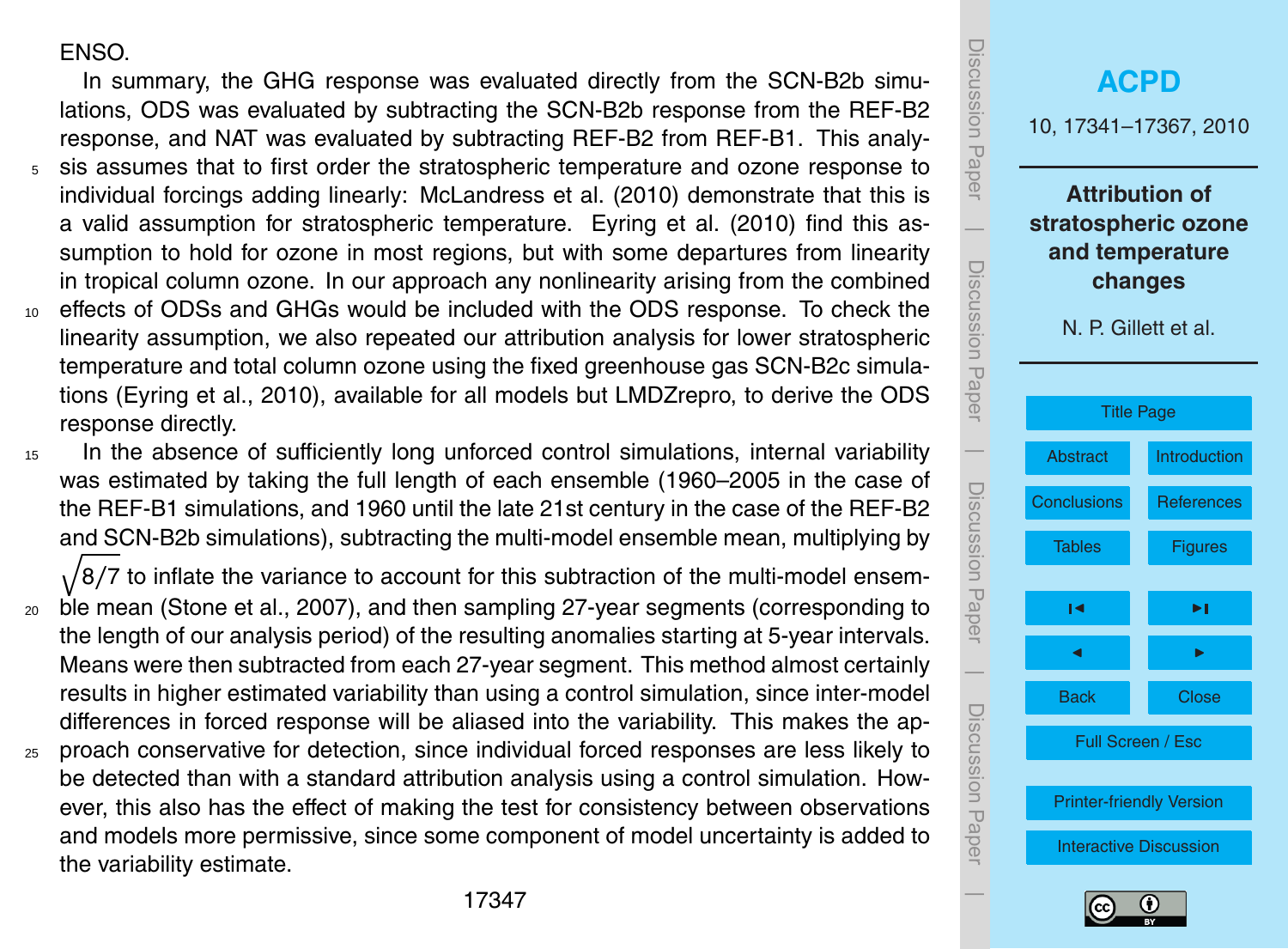<span id="page-7-0"></span>Simulated stratospheric ozone changes were compared with two observational data sets: a dataset of monthly mean column ozone from merged Total Ozone Mapping Spectrometer (TOMS) and Solar Backscatter Ultraviolet (SBUV) measurements (available at [http://acdb-ext.gsfc.nasa.gov/Data](http://acdb-ext.gsfc.nasa.gov/Data_services/merged/) services/merged/), and a SAGE-corrected <sup>5</sup> SBUV dataset of monthly mean zonal mean ozone anomalies on 11 pressure levels

- from ∼50 hPa to ∼0.5 hPa [\(McLinden et al.,](#page-16-0) [2009\)](#page-16-0). Two satellite-derived stratospheric temperature datasets were used: a record of monthly mean lower stratospheric temperatures derived from Microwave Sounding Unit (MSU) and Advanced Microwave Sounding Unit (AMSU) observations [\(Mears and Wentz,](#page-16-0) [2009\)](#page-16-0), and a dataset of zonal
- <sup>10</sup> mean temperatures from the Stratospheric Sounding Unit (SSU) [\(Randel et al.,](#page-16-0) [2009\)](#page-16-0). Only the directly-observed channels 25, 26 and 27 were used in this analysis, and not the X-channels, which are subject to larger uncertainties [\(Randel et al.,](#page-16-0) [2009\)](#page-16-0). All model output was averaged on the observational grid, and then masked with observational data coverage before means were calculated. The original SAGE-corrected
- <sup>15</sup> SBUV timeseries were converted from ozone partial column to volume mixing ratio by calculating the partial column of air in SBUV layers using the same atmospheres (and hence the same temperature trends) that were used in deriving the original dataset. Volume mixing ratio was then calculated by taking the ratio of ozone partial column to air partial column, and was interpolated onto CCMVal output pressure levels. Model
- <sup>20</sup> zonal mean temperatures were weighted with MSU and SSU weighting functions to generate synthetic layer temperatures for comparison with observations. Lower stratospheric temperature trends evaluated from the models were found to be sensitive to the details of the weighting function used: we used the high-resolution weighting function provided by Remote Sensing Systems [\(Mears and Wentz,](#page-16-0) [2009\)](#page-16-0). All analysis was
- <sup>25</sup> carried out over the 27-year period from 1979 to 2005, since most of the observations start in 1979, and the REF-B1 simulations finish in 2005.

| <b>ISCUSSION Paper</b> | <b>ACPD</b><br>10, 17341-17367, 2010                                                               |                   |  |  |  |
|------------------------|----------------------------------------------------------------------------------------------------|-------------------|--|--|--|
| Discussion Paper       | <b>Attribution of</b><br>stratospheric ozone<br>and temperature<br>changes<br>N. P. Gillett et al. |                   |  |  |  |
|                        | <b>Title Page</b>                                                                                  |                   |  |  |  |
|                        | <b>Abstract</b>                                                                                    | Introduction      |  |  |  |
|                        | <b>Conclusions</b>                                                                                 | <b>References</b> |  |  |  |
| Discussion Paper       | Tables                                                                                             | <b>Figures</b>    |  |  |  |
|                        | ∣◀                                                                                                 | ▸∣                |  |  |  |
|                        | d                                                                                                  |                   |  |  |  |
|                        | <b>Back</b>                                                                                        | <b>Close</b>      |  |  |  |
| Discussion<br>Paper    | Full Screen / Esc                                                                                  |                   |  |  |  |
|                        | <b>Printer-friendly Version</b>                                                                    |                   |  |  |  |
|                        | <b>Interactive Discussion</b>                                                                      |                   |  |  |  |
|                        |                                                                                                    |                   |  |  |  |

JISUUSSIUI I Fape

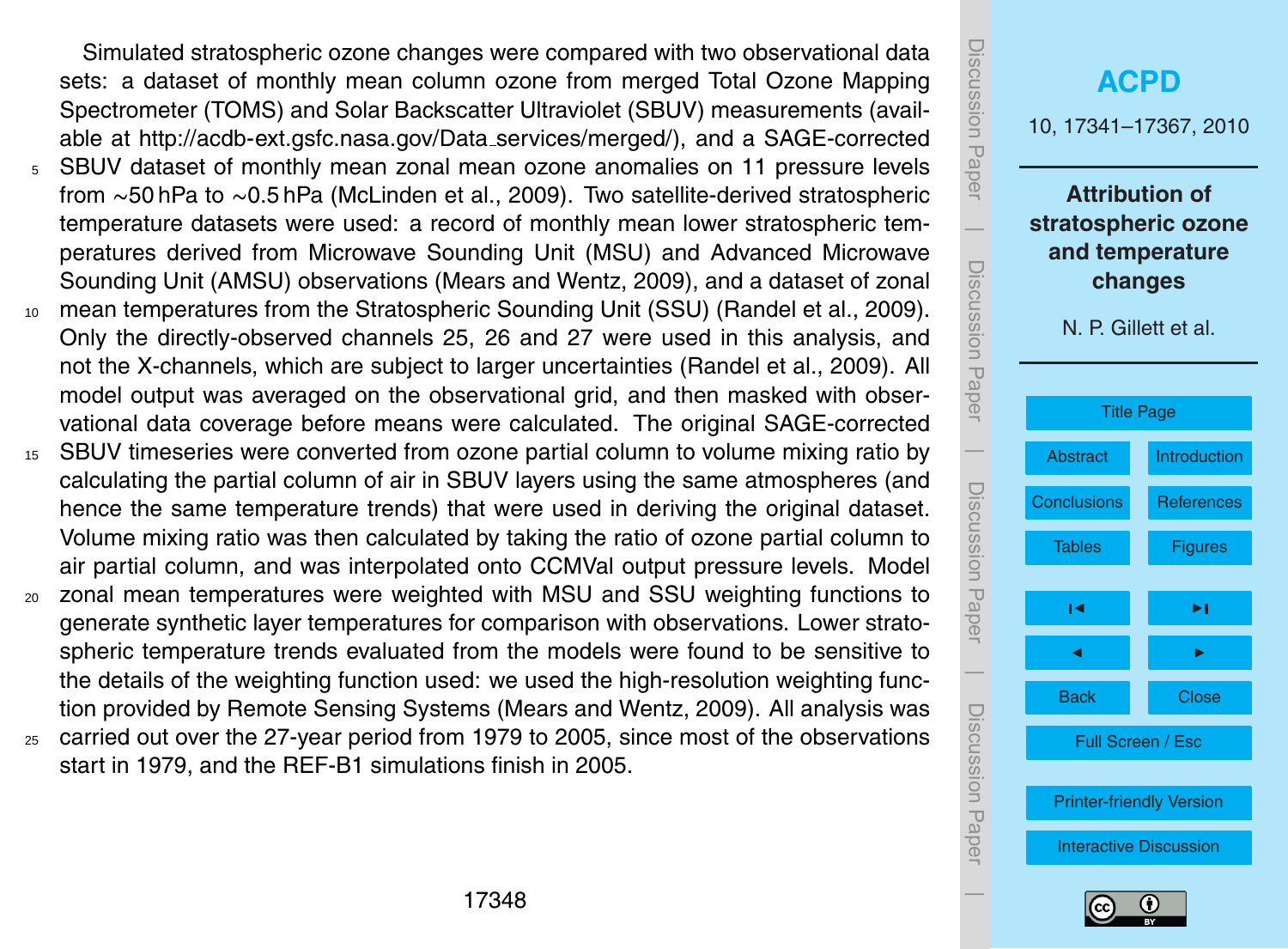#### <span id="page-8-0"></span>**3 Results**

Figure [1a](#page-20-0) compares the evolution of 3-yr mean anomalies of total column ozone over the tropics, NH extratropics and SH extratropics, and Fig. [1b](#page-20-0) compares zonal mean trends in column ozone, calculated from the 3-yr means. Overall the agreement ap-

- <sup>5</sup> pears good between the observations and the total ozone anomalies simulated in response to combined anthropogenic and natural forcings (ALL, corresponding to the REF-B1 simulations) (Chapter 3 of [SPARC CCMVal,](#page-17-0) [2010\)](#page-17-0). ODSs clearly exert the dominant influence on ozone in the extratopics in the model, with the largest decreases at high latitudes, particularly in the SH, and this pattern is also apparent in the obser-
- <sup>10</sup> vations. GHGs exert a relatively weak influence over this period in the model, with decreases in the tropics and increases at high latitudes, likely related to an acceleration of the Brewer-Dobson circulation (Chapter 4 of [SPARC CCMVal,](#page-17-0) [2010\)](#page-17-0). Natural forcings exert little influence on the trends, but their influence in the models is apparent in the anomalies.
- <sup>15</sup> In order to objectively test the consistency of the simulated and observed evolution of column ozone, and in order to test for the presence of a forced response to ODSs, GHGs and natural forcings in the observations, we applied a detection and attribution analysis. Before applying a formal attribution analysis to the observed trends, it is necessary to check whether the simulated variability is realistic. Figure [2a](#page-21-0) shows the ratio
- <sup>20</sup> of simulated to observed variances in monthly and annual total column ozone anomalies at each latitude. The ratio of simulated to observed variance is generally close to one, indicating consistent simulated and observed variability, although simulated variability tends to be larger than observed at high latitudes (some individual models have high-biased variance, and some have low-biased variance, but on average the variance
- $25$  is higher than observed), making detection results conservative. We assume that the total column ozone observations, *y* (an 81-element vector containing nine 3-yr mean anomalies over nine 20° zonal bands), may be written as a linear sum of the simulated responses to individual forcings  $(x_{ODS}, x_{GHG}, x_{NAT})$ , each scaled by a regression



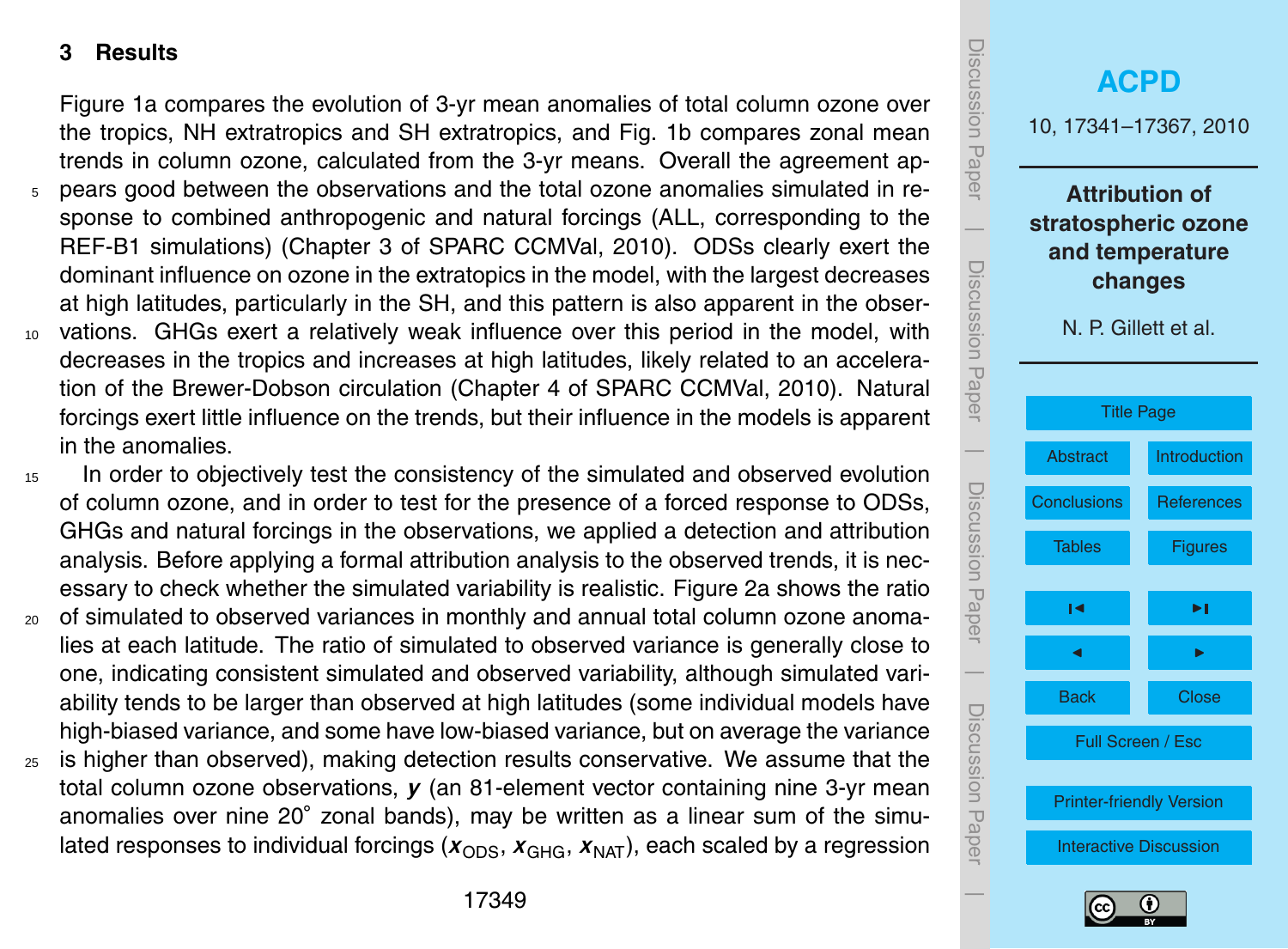<span id="page-9-0"></span>coefficient ( $\beta_{\text{ODS}}, \beta_{\text{GHG}}, \beta_{\text{NAT}}$ ), plus residual variability, *u*:

## $y = \beta_{\text{ODS}} x_{\text{ODS}} + \beta_{\text{GHG}} x_{\text{GHG}} + \beta_{\text{NAT}} x_{\text{NAT}} + u$  (1)

Regression coefficients were then evaluated using a total least squares optimal regression with a 40 EOF truncation [\(Allen and Stott,](#page-15-0) [2003;](#page-15-0) [Hegerl et al.,](#page-15-0) [2007\)](#page-15-0), and areaweighting was used. EOFs were evaluated from half of the intra-ensemble anomaly segments described previously, based on the same diagnostic of nine 3-yr mean anomalies over nine 20° zonal bands. The remaining intra-ensemble anomaly segments were used to assess the uncertainty in the regression coefficients.

- Figure [3a](#page-22-0) shows the regression coefficients for total column ozone on the left. The <sup>10</sup> residual observed variability, *u*, was found to be consistent with simulated internal variability [\(Allen and Tett,](#page-15-0) [1999\)](#page-15-0), and similar results were obtained for EOF truncations in the range 30–65. Regression coefficients for ODS and NAT are inconsistent with zero (5–95% error bars do not cross the zero line), indicating that the observed response is inconsistent with internal variability, and the regression coefficients are also consistent
- <sup>15</sup> with one, indicating that the simulated and observed ODS and NAT responses are of consistent magnitude. Thus a response to ODS and NAT is detectable in the column ozone observations. However, the GHG response is not detected, and its regression coefficient is significantly less than one. This suggests an inconsistency between the simulated and observed greenhouse gas responses. Similar results were obtained
- <sup>20</sup> using CMAM alone (the only model with an ensemble size greater than one for all simulations). Similar results were also obtained when the ODS response was evaluated [d](#page-15-0)irectly from simulations with fixed greenhouse gas concentrations (SCN-B2c, [Eyring](#page-15-0) [et al.,](#page-15-0) [2010\)](#page-15-0), as shown by the light shaded bars in Fig. [3a](#page-22-0).

Closer examination of Fig. [1b](#page-20-0) indicates that the model response to the combined <sup>25</sup> forcings overestimates the decrease in ozone in the tropics, as was also found in CMAM [\(Plummer et al.,](#page-16-0) [2010\)](#page-16-0), and underestimates it over the southern extratropics. In the regression, the best fit to observations is obtained by fitting a scaled negative version of the greenhouse gas response to this anomaly. One reason for this apparent difference between observations and the simulations is that the CCMVal simulations used



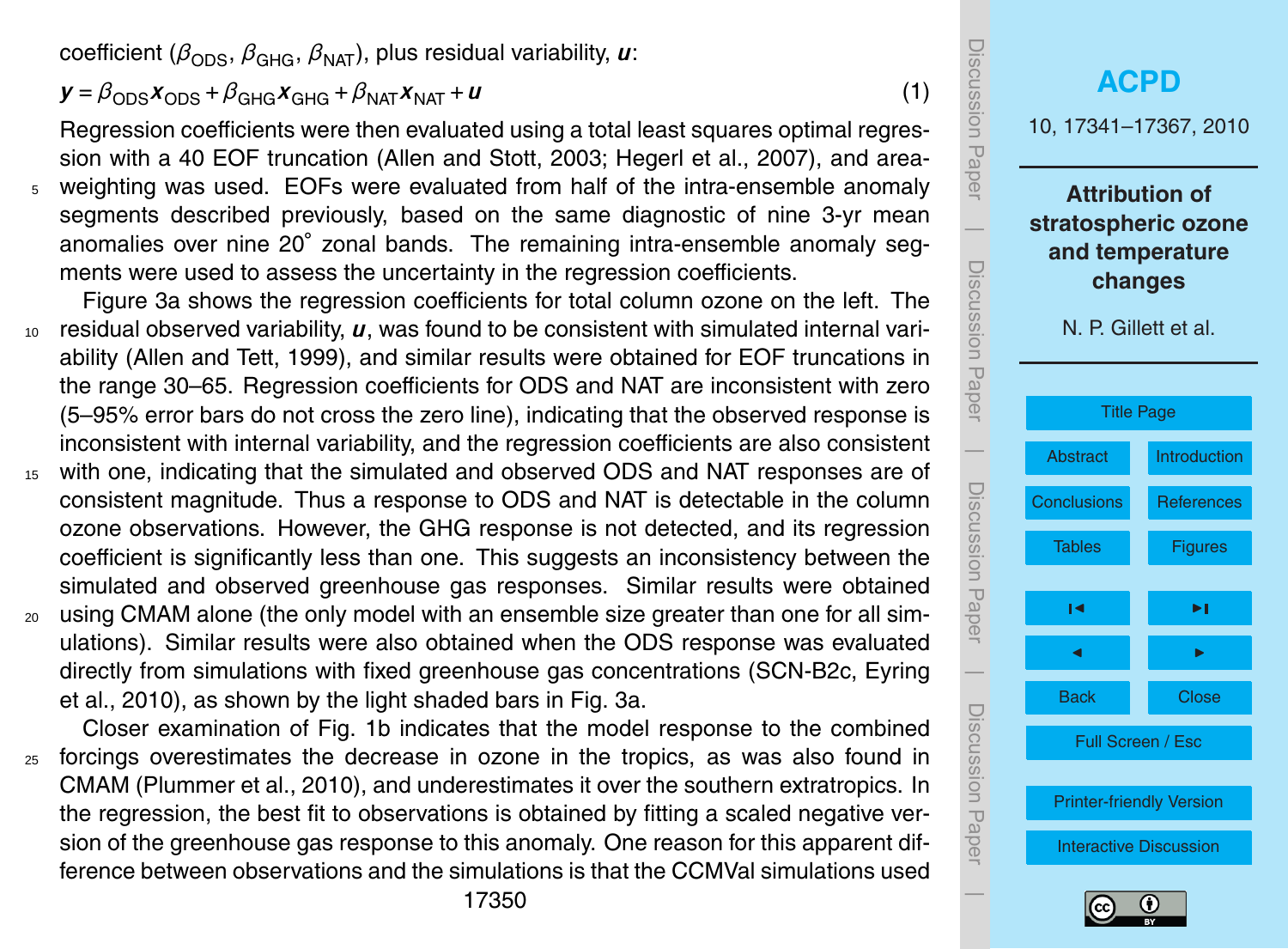<span id="page-10-0"></span>here either have simplified background tropospheric chemistry (CCSRNIES, WACCM, SOCOL and MRI) or no tropospheric chemistry at all (CMAM and LMDZrepro), and therefore the ensemble is not expected to realistically simulate changes in tropospheric ozone due to increases in the emissions of ozone precursors [\(Forster et al.,](#page-15-0) [2007;](#page-15-0) <sup>5</sup> [Staehelin and Poberaj,](#page-17-0) [2008\)](#page-17-0). While extratropical tropospheric column ozone trends are uncertain, and only measured in a few locations, separate estimates of the tropospheric and stratospheric contributions to column ozone trends have been made for 15◦ S–15◦ N using TOMS data [\(Ziemke et al.,](#page-18-0) [1998\)](#page-18-0), and the stratospheric components of the trends are shown in Fig. [1b](#page-20-0) (black crosses). These clearly show larger decreas-

- <sup>10</sup> ing trends over the period considered compared to the total column, presumably due to [t](#page-17-0)ropospheric ozone increases, perhaps due to enhanced biomass burning [\(Staehelin](#page-17-0) [and Poberaj,](#page-17-0) [2008\)](#page-17-0). These are in closer agreement with the ALL simulations. When the attribution analysis was repeated with the observed total column ozone anomalies over the region 30◦ S–30◦ N replaced by the 15◦ S–15◦ N stratospheric column anoma-
- <sup>15</sup> lies [\(Ziemke et al.,](#page-18-0) [1998\)](#page-18-0), the simulated and observed GHG response were no longer found to be inconsistent, though the GHG response was still not detectable. This is an imperfect comparison because a lack of high quality observations of tropospheric column ozone prevents the comparison being extended to higher latitudes, and because some tropospheric ozone changes are captured in the CCMVal simulations.
- <sup>20</sup> Figure [1c](#page-20-0) and [1d](#page-20-0) show changes in MSU lower stratospheric temperature, a layer whose weighting function peaks at 83 hPa. Agreement between the ALL simulations and observations is generally good, although the observations show a relatively uniform cooling trend across latitude bands [\(Randel et al.,](#page-16-0) [2009\)](#page-16-0), while the ALL response shows enhanced cooling over the Antarctic. This lack of Antarctic cooling in the ob-
- <sup>25</sup> servations is only partially explained by the inclusion of data from 2002, a year with the only known occurrence of an Antarctic sudden stratospheric warming [\(Allen et al.,](#page-15-0) [2003\)](#page-15-0). [Randel et al.](#page-16-0) [\(2009\)](#page-16-0) show that zonal mean MSU lower stratospheric temperature over the Antarctic has cooled in November and December, but has warmed in [t](#page-16-0)he winter and early spring, leading to only a small cooling in the annual mean. [Lin](#page-16-0)



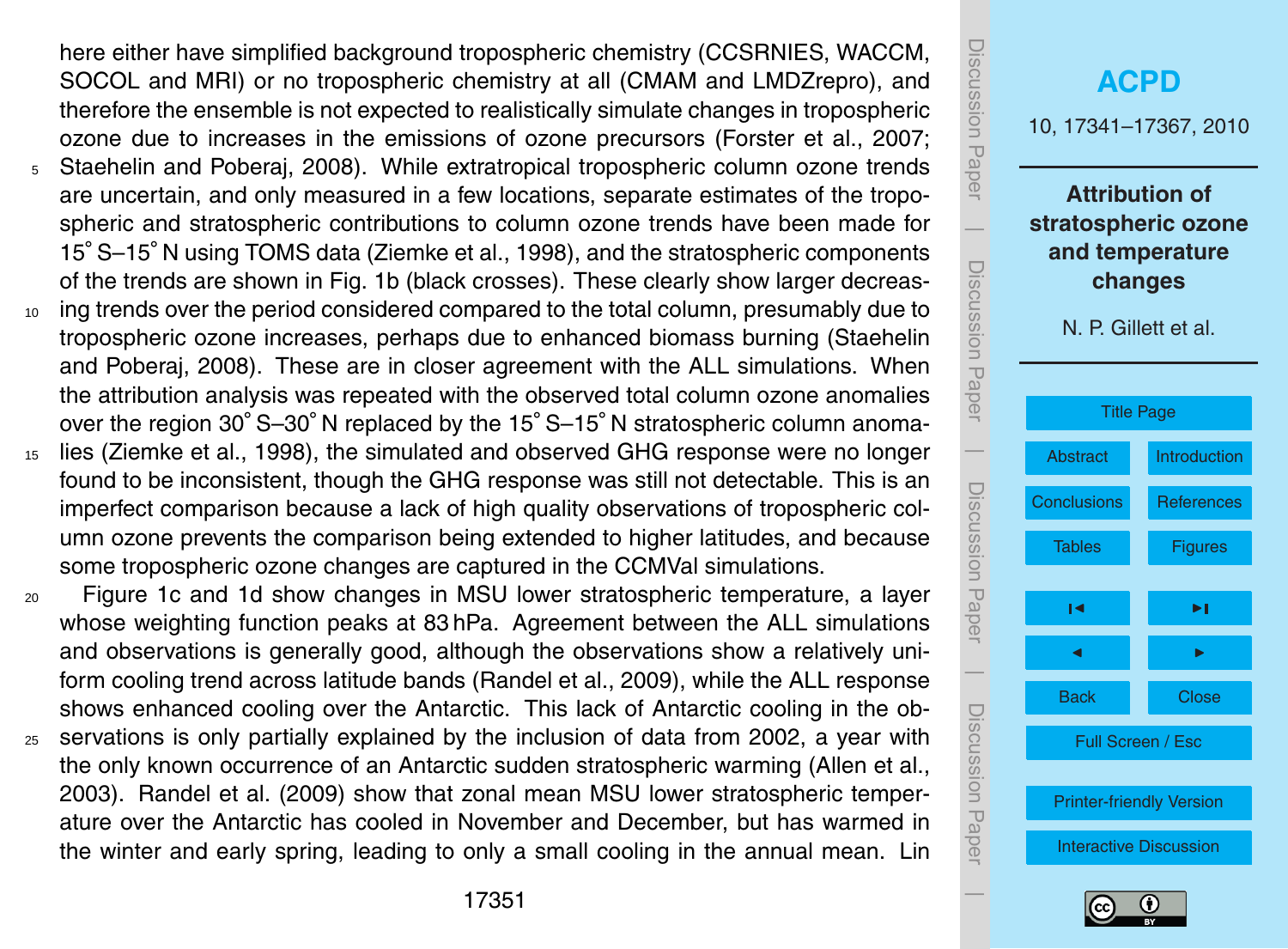<span id="page-11-0"></span>[et al.](#page-16-0) [\(2009\) demonstrate that an ozone-induced radiative cooling during the spring at](#page-16-0) around 45◦ W at high southern latitudes is largely balanced by a dynamical warming at around 135◦ E in the observations. [Lin et al.](#page-16-0) [\(2009\)](#page-16-0) also show that the CMIP3 models, by c[o](#page-16-0)ntrast, show a zonally uniform enhanced high latitude cooling in simulations including stratospheric ozone changes. Our results suggest that the CCMVal models respond similarly. The stratospheric warming following the eruptions of El Chichón (1982) and Pinatubo (1991) is apparent in the observations and the ALL and NAT responses, and solar variations likely also contribute to lower stratospheric temperature variability [\(Randel et al.,](#page-16-0) [2009\)](#page-16-0). Variability in simulated lower stratospheric temperature <sup>10</sup> is somewhat overestimated compared to observations, particularly at high southern latitudes (Fig. [2b](#page-21-0)), which is consistent with a high bias in simulated variability in stratospheric zonal mean wind in the CCMVal-2 simulations in Antarctic summer (Chapter 10 of [SPARC CCMVal,](#page-17-0) [2010\)](#page-17-0): this will tend to make detection results conservative.

An optimal regression applied to lower stratospheric temperature, using the same <sup>15</sup> method as for total column ozone, yielded clearly detectable ODS and NAT signals, and a GHG signal which was of consistent magnitude in observations and the simulations, but not detectable (Fig. [3a](#page-22-0)). A residual test was passed, indicating consistency between simulated and observed variability [\(Allen and Tett,](#page-15-0) [1999\)](#page-15-0). Thus ODS and NAT influences are clearly identifiable in observed lower stratospheric temperatures,

- <sup>20</sup> and simulated and observed responses are consistent in amplitude. ODSs are the dominant contributor to the long term cooling trend (Fig. [3b](#page-22-0)), with GHGs likely also contributing to the cooling, although the GHG contribution is not significantly different [f](#page-17-0)rom zero. This is consistent with previous results based on tropospheric GCMs [\(Santer](#page-17-0) [et al.,](#page-17-0) [2003;](#page-17-0) [Cordero and Forster,](#page-15-0) [2006;](#page-15-0) [Ramaswamy et al.,](#page-16-0) [2006\)](#page-16-0).
- <sup>25</sup> Our analysis up to this point has focused on lower stratospheric variations in ozone and temperature: next we consider vertically-resolved ozone and temperature variations extending into the upper stratosphere. Figure [4](#page-23-0) compares observed ozone trends from an SBUV dataset [\(McLinden et al.,](#page-16-0) [2009\)](#page-16-0) with the simulated response to ODS, GHG and ALL. In the models the ozone trends are clearly driven primarily by ODSs,



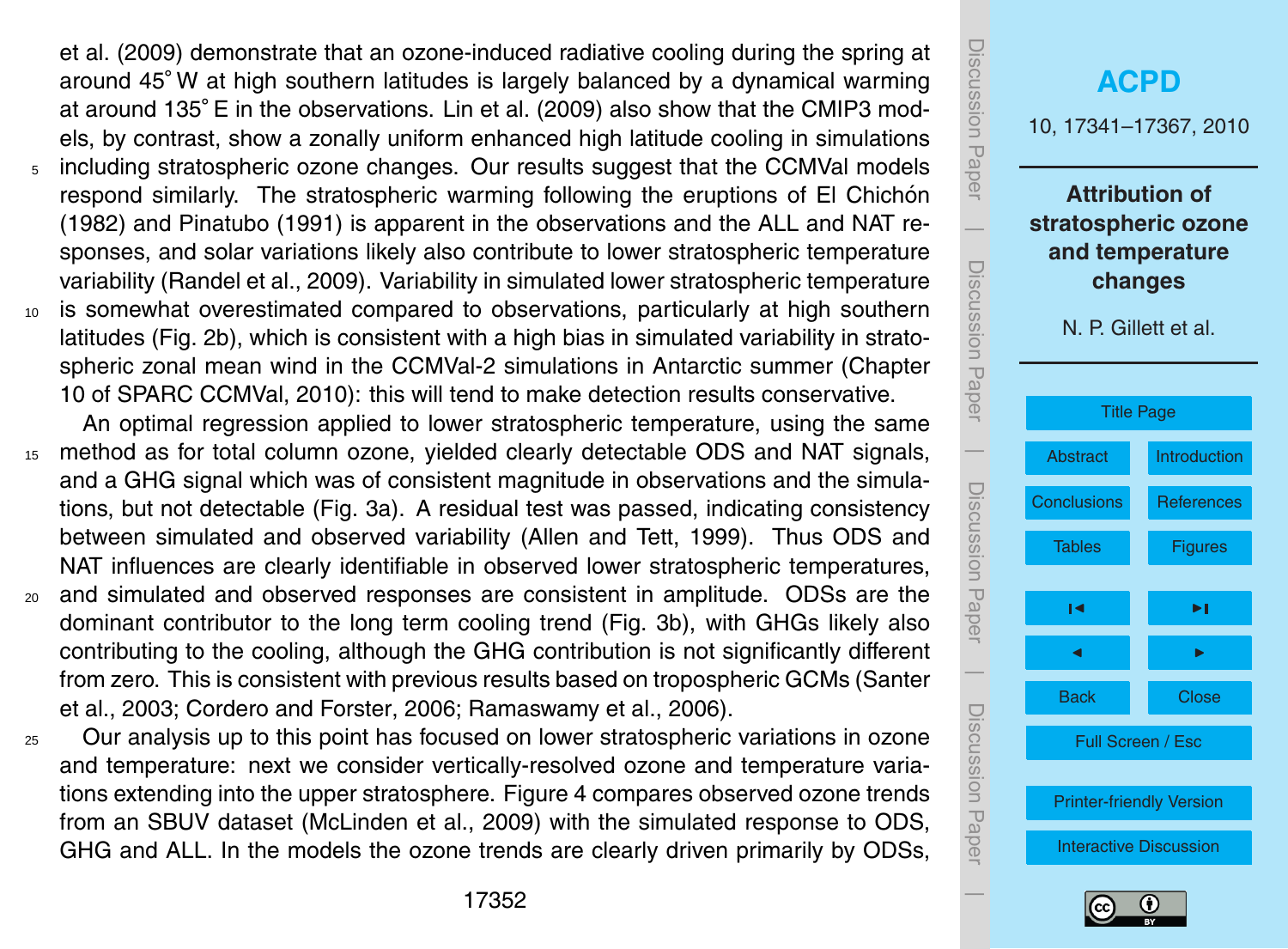<span id="page-12-0"></span>with GHGs contributing a small decrease over the tropics in the lower stratosphere, and a small increase elsewhere. The ALL response and the observations exhibit relatively good agreement. [Steinbrecht et al.](#page-17-0) [\(2009\)](#page-17-0) compare CCMVal-2 REF-B1 simulated ozone with observations at selected midlatitude and tropical locations at 35–45 km al-

- titude, and also report broad consistency. Simulated monthly variability in these ozone mixing ratios was generally somewhat smaller than that found in the SBUV dataset (Fig. [5a](#page-24-0)), though the models showed larger variability than observed over the poles, consistent with results for total ozone (Fig. [2a](#page-21-0)). Part of the discrepancy in the tropics is associated with the QBO: models including an assimilated QBO show variability <sup>10</sup> broadly consistent with observations below 10 hPa, though they also underestimate
	- variability somewhat above this (not shown).

In order to apply an attribution analysis to SBUV ozone, we restricted our attention to those models which included an assimilated QBO (CCSRNIES, SOCOL and WACCM): these models exhibit more realistic ozone variability, and deriving a NAT response from

- <sup>15</sup> a combination of models with and without a QBO would lead to a too-weak NAT response by construction which would bias regression results. Perhaps due to the limited ensemble size, it was not possible to robustly separate ODS and GHG responses in SBUV ozone, and similar results were obtained when restricting the analysis to the tropics, NH extratropics or SH extratropics. However a combined anthropogenic (ANT)
- $20$  response and the NAT response were clearly detectable (Fig. [6\)](#page-25-0). The ANT response was of a consistent magnitude in simulations and observations, but the NAT regression coefficient was significantly greater than one, indicating that the NAT response is somewhat too weak in the models. The QBO in these models is assimilated by nudging zonal wind: this scheme might result in a weaker ozone response to the QBO than that <sup>25</sup> actually observed.

Lastly we compare observed SSU zonal mean temperature trends on three layers in the mid- and upper-stratosphere (Fig. [7\)](#page-26-0). In the models GHGs cause 55–75% of the global mean cooling on the SSU levels, with ODSs also important, consistent with [Shine et al.](#page-17-0) [\(2003\)](#page-17-0). However, differences are apparent between the simulated ALL



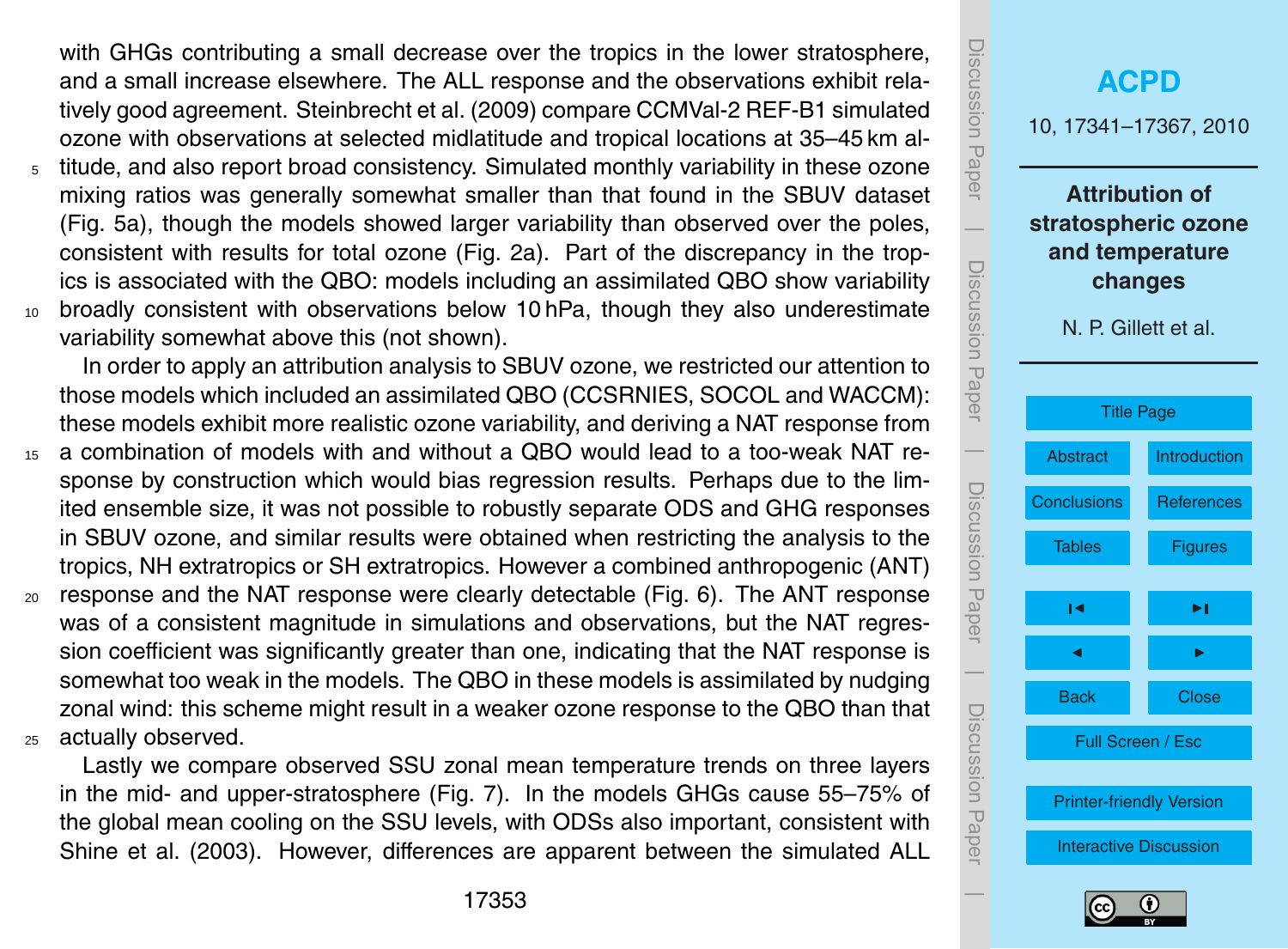<span id="page-13-0"></span>and observed trends, with the models apparently overestimating the SSU 26 trends and underestimating the SSU 27 trends. Similar results are seen in the global mean (Chapter 3 of [SPARC CCMVal,](#page-17-0) [2010\)](#page-17-0). These apparent discrepancies could also arise from errors in the observations. Variability in SSU temperatures is broadly consistent <sup>5</sup> between the models and observations (Fig. [5b](#page-24-0)), with some overestimation of variability in the models at high southern latitudes. As for SBUV ozone, it was necessary to choose only those models which included an assimilated QBO for an attribution analysis of mid and upper stratospheric temperature: averaging simulations with and without a simulated QBO would create a weak bias in the NAT response. A detection and attri-<sup>10</sup> bution analysis applied to SSU 25, 26, and 27 temperatures yielded clearly detectable ANT and NAT responses of a consistent magnitude in observations and simulations (Fig. [6\)](#page-25-0). ODS and GHG responses could not be robustly separated in the regression, possibly due to the small ensemble size.

#### **4 Conclusions**

- <sup>15</sup> Total column ozone changes simulated in response to combined anthropogenic and natural forcings are broadly consistent with observations, but while the ODS and natural responses are detectable in the observations and consistent with the simulated responses, the simulated GHG response appears to be inconsistent with that observed. Further analysis suggests that this may be due to the simplified represen-<sup>20</sup> tation or neglect of tropospheric chemistry in the models used here: observed tropical stratospheric column ozone trends are more consistent with total column ozone trends simulated in the models. In the mid and upper stratosphere, the simulated response to anthropogenic forcings is consistent with observations, though the response to natural forcings appears to be somewhat underestimated. Variability in ozone appears to be
- <sup>25</sup> somewhat underestimated in the upper stratosphere in the models.

We find a clearly detectable influence of ODSs and natural forcings on lower stratospheric temperature, with the magnitudes of the simulated responses to ODSs, GHGs



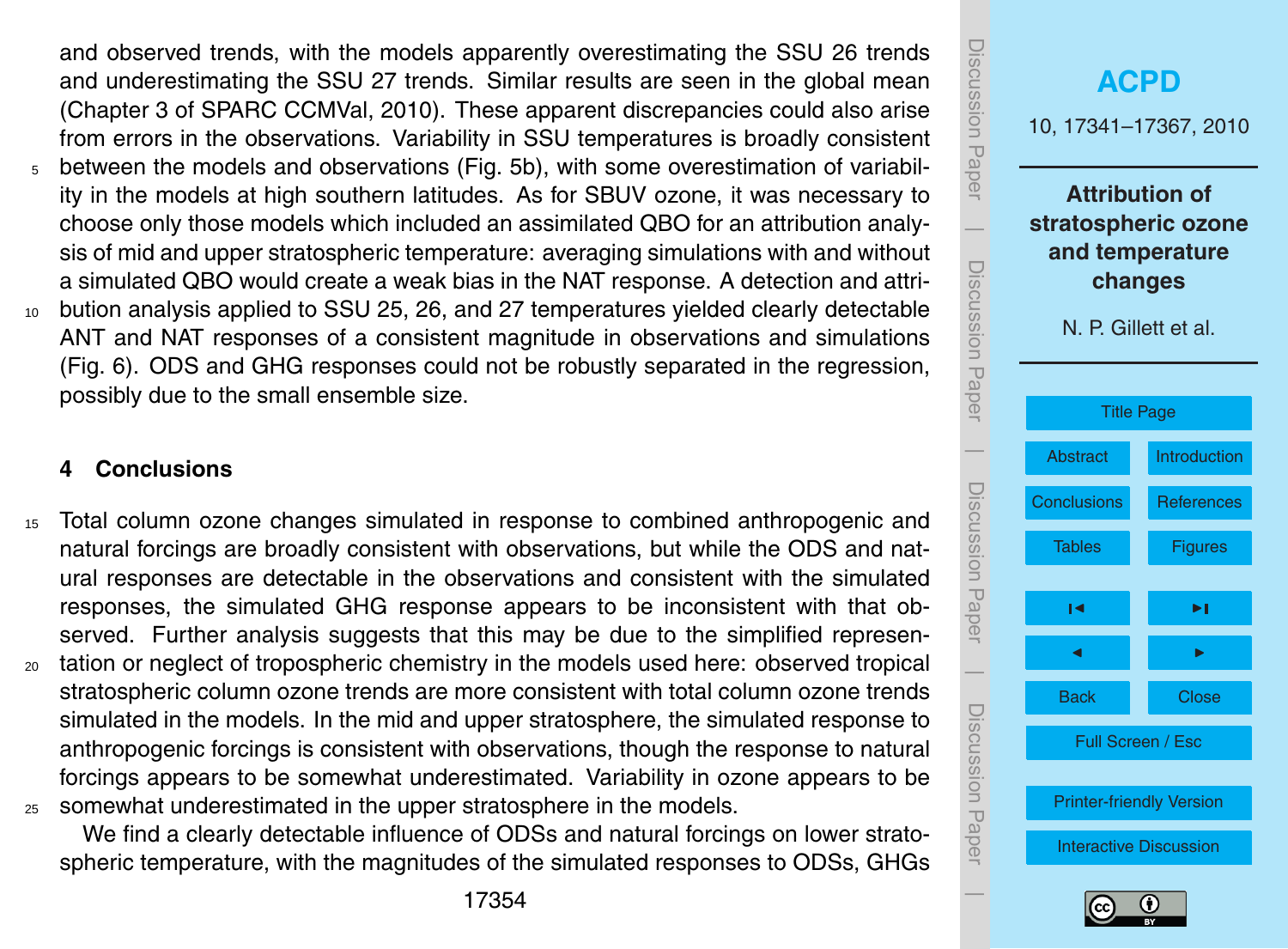<span id="page-14-0"></span>and natural forcings consistent with observations. ODSs explain around half of the observed lower stratospheric cooling, with GHGs and natural forcings likely also contributing to the cooling over the period 1979–2005. Higher in the stratosphere a natural signal and a combined anthropogenic signal in temperature are detectable, but ODS

- <sup>5</sup> and GHG influences are not separately detectable in the SSU observations. We conclude that while the influences of ODSs and natural forcings are clearly detectable in stratospheric ozone and temperature observations, the influence of greenhouse gas increases is not yet clearly identifiable. A robust separation of the ODS and GHG responses may require a longer period of observations.
- <sup>10</sup> *Acknowledgements.* We thank S. Solomon for proposing this analysis and for fruitful discussions. We acknowledge the Chemistry-Climate Model Validation (CCMVal) Activity for WCRPs (World Climate Research Programme) SPARC (Stratospheric Processes and their Role in Climate) project for organizing and coordinating the model data analysis activity, and the British Atmospheric Data Centre (BADC) for collecting and archiving the CCMVal model output. The
- <sup>15</sup> CCSRNIES and MRI simulations were carried out on the supercomputer at the National Institute for Environmental Studies, Japan. MSU data were produced by Remote Sensing Systems and sponsored by the NOAA Climate and Global Change Program. Data are available at [www.remss.com.](www.remss.com) NPG acknowledges support from the International Detection and Attribution group funded by the US department of Energy's Office of Science, Office of Biological and En-
- <sup>20</sup> vironmental Research and the US National Oceanic and Atmospheric Administration's Climate Program Office. This work is also partly supported by the NOAA Climate and Global Change Program, NOAA Award No. NA08OAR4310729. CCSRNIES research was supported by the Global Environmental Research Fund of the Ministry of the Environment of Japan (A-071 and B-093).

#### <sup>25</sup> **References**

Akiyoshi, H., Zhou, L. B., Yamashita, Y., Sakamoto, K., Yoshiki, M., Nagashima, T., Takahashi, M., Kurokawa, J., Takigawa, M., and Imamura, T.: A CCM simulation of the breakup of the Antarctic polar vortex in the years 1980-2004 under the CCMVal scenarios, J. Geophys. Res., 114, D03103, doi:10.1029/2007JD009261, 2009. [17360](#page-19-0)

| <b>ISCUSSION Paper</b>                                                                                                 |                                 | <b>ACPD</b><br>10, 17341-17367, 2010 |  |  |  |  |
|------------------------------------------------------------------------------------------------------------------------|---------------------------------|--------------------------------------|--|--|--|--|
| <b>Attribution of</b><br>stratospheric ozone<br>and temperature<br>Discussion Paper<br>changes<br>N. P. Gillett et al. |                                 |                                      |  |  |  |  |
|                                                                                                                        |                                 | <b>Title Page</b>                    |  |  |  |  |
|                                                                                                                        | <b>Abstract</b>                 | Introduction                         |  |  |  |  |
|                                                                                                                        | <b>Conclusions</b>              | <b>References</b>                    |  |  |  |  |
| Discussion Paper                                                                                                       | Tables                          | <b>Figures</b>                       |  |  |  |  |
|                                                                                                                        | ∣◀                              | ▶∣                                   |  |  |  |  |
|                                                                                                                        | ₫                               |                                      |  |  |  |  |
|                                                                                                                        | <b>Back</b>                     | <b>Close</b>                         |  |  |  |  |
| Discussion Hapel                                                                                                       | Full Screen / Esc               |                                      |  |  |  |  |
|                                                                                                                        | <b>Printer-friendly Version</b> |                                      |  |  |  |  |
|                                                                                                                        | <b>Interactive Discussion</b>   |                                      |  |  |  |  |
|                                                                                                                        |                                 |                                      |  |  |  |  |

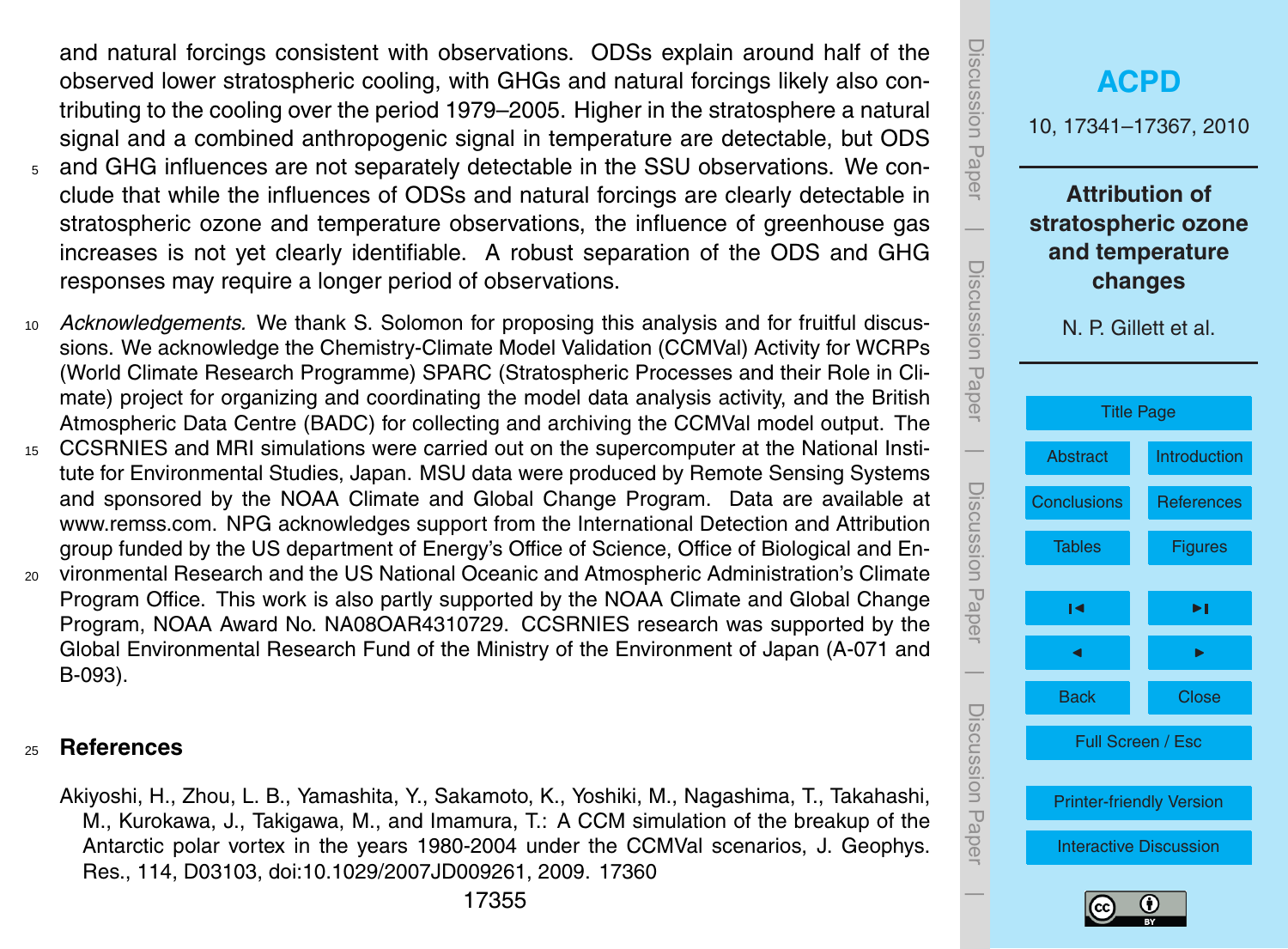<span id="page-15-0"></span>Allen, D. R., Bevilacqua, R. M., Nedoluha, G. E., Randall, C. E., and Manney, G. L.: Unusual stratospheric transport and mixing during the 2002 Antarctic winter, Geophys. Res. Lett., 30, 1599, doi:doi:10.1029/2003GL017117, 2003. [17351](#page-10-0)

Allen, M. R. and Stott, P. A.: Estimating signal amplitudes in optimal fingerprinting, Part I: <sup>5</sup> Theory, Clim. Dyn., 21, 477–491, 2003. [17350,](#page-9-0) [17363](#page-22-0)

Allen, M. R. and Tett, S. F. B.: Checking for model consistency in optimal fingerprinting, Clim. Dyn., 15, 419–434, 1999. [17350,](#page-9-0) [17352](#page-11-0)

Cordero, E. C. and Forster, P. M. de F.: Stratospheric variability and trends in models used for the IPCC AR4, Atmos. Chem. Phys., 6, 5369–5380, doi:10.5194/acp-6-5369-2006, 2006. <sup>10</sup> [17344,](#page-3-0) [17345,](#page-4-0) [17352](#page-11-0)

- Eyring, V., Cionni, I., Bodeker, G. E., Charlton-Perez, A. J., Kinnison, D. E., Scinocca, J. F., Waugh, D. W., Akiyoshi, H., Bekki, S., Chipperfield, M. P., Dameris, M., Dhomse, S., Frith, S. M., Garny, H., Gettelman, A., Kubin, A., Langematz, U., Mancini, E., Marchand, M., Nakamura, T., Oman, L. D., Pawson, S., Pitari, G., Plummer, D. A., Rozanov, E., Shepherd,
- <sup>15</sup> T. G., Shibata, K., Tian, W., Braesicke, P., Hardiman, S. C., Lamarque, J. F., Morgenstern, O., Pyle, J. A., Smale, D., and Yamashita, Y.: Multi-model assessment of stratospheric ozone return dates and ozone recovery in CCMVal-2 models, Atmos. Chem. Phys. Discuss., 10, 11659–11710, doi:10.5194/acpd-10-11659-2010, 2010. [17345,](#page-4-0) [17347,](#page-6-0) [17350](#page-9-0)

Fomichev, V. I., Jonsson, A. I., Beagley, S. R., Semeniuk, K., de Grandpré, J., McLandress, C.,  $20$  and Shepherd, T. G.: Response of the middle atmosphere to  $CO<sub>2</sub>$  doubling: Results from the Canadian Middle Atmosphere Model, J. Climate, 20, 1121–1144, 2007. [17344](#page-3-0)

- Forster, P., Ramaswamy, V., Artaxo, P., Bernsten, T., Betts, R., Fahey, D. W., Haywood, J., Lean, J., Lowe, D. C., Myhre, G., Nganga, J., Prinn, R., Raga, G., Schulz, M., and Dorland, R. V.: Changes in atmospheric constituents and radiative forcing, in: Climate change 2007:
- <sup>25</sup> The physical science basis, edited by: Solomon, S., Qin, D., Manning, M., et al., chap. 2, Cambridge Univ. Press, 129–234, 2007. [17351](#page-10-0)
	- Garcia, R. R., Marsh, D. R., Kinnison, D. E., Boville, B. A., and Sassi, F.: Simulation of secular trends in the middle atmosphere, 1950–2003, J. Geophys. Res., 112, D09301, doi:10.1029/ 2006JD007485, 2007. [17360](#page-19-0)
- <sup>30</sup> Hegerl, G. C., Zwiers, F. W., Braconnot, P., Gillett, N. P., Luo, Y., Marengo Orsini, J. A., Nicholls, N., Penner, J. E., and A. Stott, P.: Understanding and attributing climate change, in: Climate change 2007: The physical science basis, edited by: Solomon, S., Qin, D., Manning, M., et al., chap. 9, Cambridge Univ. Press, 663–745, 2007. [17350](#page-9-0)



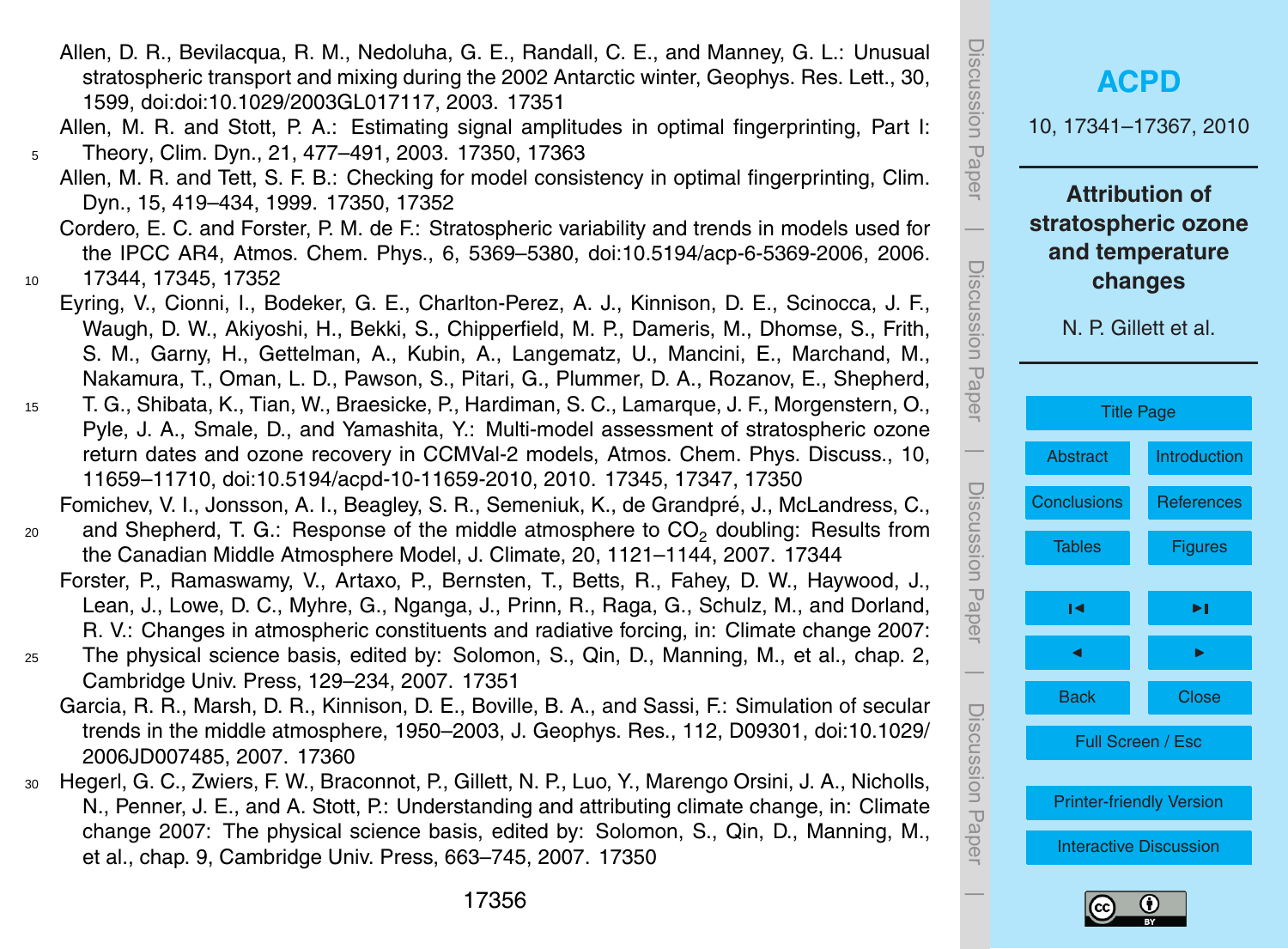<span id="page-16-0"></span>Jonsson, A. I. and de Grandpré, J.: Doubled CO<sub>2</sub>-induced cooling in the middle atmosphere: Photochemical analysis of the ozone radiative feedback, J. Geophys. Res., 109, D24103, doi:10.1029/2004JD005093, 2004. [17344](#page-3-0)

Jonsson, A. I., Fomichev, V. I., and Shepherd, T. G.: The effect of nonlinearity in CO<sub>2</sub> heating

- <sup>5</sup> rates on the attribution of stratospheric ozone and temperature changes, Atmos. Chem. Phys., 9, 8447–8452, doi:10.5194/acp-9-8447-2009, 2009. [17343,](#page-2-0) [17344,](#page-3-0) [17345](#page-4-0)
	- Jourdain, L., Bekki, S., Lott, F., and Lefèvre, F.: The coupled chemistry-climate model LMDz-REPROBUS: description and evaluation of a transient simulation of the period 19801999, Ann. Geophys., 26, 1391–1413, doi:10.5194/angeo-26-1391-2008, 2008. [17360](#page-19-0)
- <sup>10</sup> Karpechko, A. Yu., Gillett, N. P., Hassler, B., Rosenlof, K. H., and Rozanov, E.: Quantitative assessment of Southern Hemisphere ozone in chemistry-climate model simulations, Atmos. Chem. Phys., 10, 1385–1400, doi:10.5194/acp-10-1385-2010, 2010. [17344](#page-3-0)
	- Lin, P., Fu, Q., Solomon, S., and Wallace, J. M.: Temperature Trend Patterns in Southern Hemisphere High Latitudes: Novel Indicators of Stratospheric Change, J. Climate, 22, 6325–

<sup>15</sup> 6341, 2009. [17351,](#page-10-0) [17352](#page-11-0)

- McLandress, C., Jonsson, A. I., Plummer, D. A., Reader, M. C., Scinocca, J. F., and Shepherd, T. G.: Separating the effects of climate change and ozone depletion and recovery on the dynamics of the Southern Hemisphere stratosphere, J. Climate, accepted, 2010. [17347](#page-6-0)
- McLinden, C. A., Tegtmeier, S., and Fioletov, V.: Technical Note: A SAGE-corrected SBUV <sup>20</sup> zonal-mean ozone data set, Atmos. Chem. Phys., 9, 7963–7972, doi:10.5194/acp-9-7963- 2009, 2009. [17348,](#page-7-0) [17352,](#page-11-0) [17364](#page-23-0)
	- Mears, C. A. and Wentz, F. J.: Construction of the Remote Sensing Systems V3.2 Atmospheric Temperature Records from the MSU and AMSU Microwave Sounders, J. Atmos. and Ocean. Tech., 26, 1040–1056, 2009. [17348](#page-7-0)
- <sup>25</sup> Plummer, D. A., Scinocca, J. F., Shepherd, T. G., Reader, M. C., and Jonsson, A. I.: Contributions to stratospheric ozone changes from ozone depleting substances and greenhouse gases, Atmos. Chem. Phys. Discuss., 10, 9647–9694, doi:10.5194/acpd-10-9647- 2010, 2010. [17344,](#page-3-0) [17345,](#page-4-0) [17346,](#page-5-0) [17350](#page-9-0)

Ramaswamy, V., Schwarzkopf, M. D., Randel, W. J., Santer, B. D., Soden, B. J., and Stenchikov,

- <sup>30</sup> G. L.: Anthropogenic and natural infleunces in the evolution of lower stratospheric cooling, Science, 311, 1138–1141, 2006. [17344,](#page-3-0) [17345,](#page-4-0) [17352](#page-11-0)
	- Randel, W. J., Shine, K. P., Austin, J., adn C. Claud, J. B., Gillett, N. P., Keckhut, P., Langematz, U., Lin, R., Long, C., Mears, C., Miller, A., Nash, J., Seidel, D. J., Thompson, D. W. J., Wu, F.,



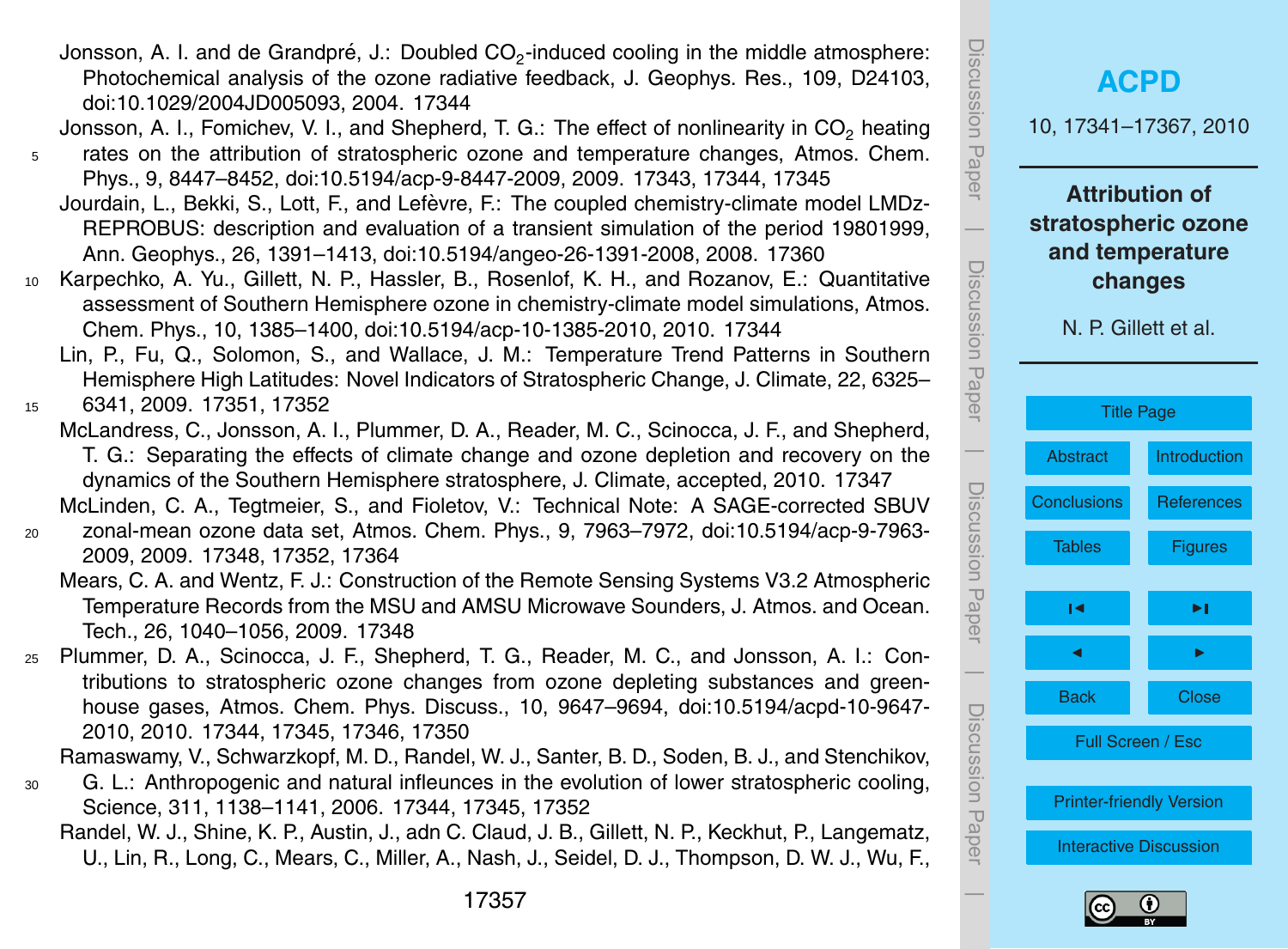<span id="page-17-0"></span>and Yoden, S.: An update of observed stratospheric temperature trends, J. Geophys. Res., 114, D02107, doi:10.1029/2008JD010421, 2009. [17348,](#page-7-0) [17351,](#page-10-0) [17352,](#page-11-0) [17367](#page-26-0)

- Santer, B. D., Sausen, R., Wigley, T. M. L., Boyle, J. S., AchutaRao, K., Doutriaux, C., Hansen, J. E., Meehl, G. A., Roeckner, E., Ruedy, R., Schmidt, G., and Taylor, K. E.: Behaviour of <sup>5</sup> tropopause height and atmospheric temperature in models, reanalyses and observations: Decadal changes, J. Geophys. Res., 108, 4002, doi:10.1029/2002JD002258, 2003. [17344,](#page-3-0) [17345,](#page-4-0) [17352](#page-11-0)
	- Schraner, M., Rozanov, E., Schnadt Poberaj, C., Kenzelmann, P., Fischer, A. M., Zubov, V., Luo, B. P., Hoyle, C. R., Egorova, T., Fueglistaler, S., Brnnimann, S., Schmutz, W., and Peter, T.:
- <sup>10</sup> Technical Note: Chemistry-climate model SOCOL: version 2.0 with improved transport and chemistry/microphysics schemes, Atmos. Chem. Phys., 8, 5957–5974, doi:10.5194/acp-8- 5957-2008, 2008. [17360](#page-19-0)
	- Scinocca, J. F., McFarlane, N. A., Lazare, M., Li, J., and Plummer, D.: Technical Note: The CCCma third generation AGCM and its extension into the middle atmosphere, Atmos. Chem.
- <sup>15</sup> Phys., 8, 7055–7074, doi:10.5194/acp-8-7055-2008, 2008. [17360](#page-19-0)
- Shibata, K. and Deushi, M.: Long-term variations and trends in the simulation of the middle atmosphere 1980–2004 by the chemistry-climate model of the Meteorological Research Institute, Ann. Geophys., 26, 1299–1326, doi:10.5194/angeo-26-1299-2008, 2008. [17360](#page-19-0) Shine, K. P., Bourqui, M. S., de Forster, P. M., Hare, S. H. E., Langematz, U., Braesicke, P.,
- <sup>20</sup> Grewe, V., Ponater, M., Schnadt, C., Smith, C. A., Haigh, J. D., Austin, J., Butchart, N., Shindell, D. T., Randel, W. J., Nagashima, T., Portmann, R. W., Solomon, S., Seidel, D. J., Lanzante, J., Klein, S., Ramaswamy, V., and Schwarzkopf, M. D.: A comparison of modelsimulated trends in stratospheric temperatures, Q. J. Roy. Meteorol. Soc., 129, 1565–1588, 2003. [17344,](#page-3-0) [17353](#page-12-0)
- <sup>25</sup> SPARC CCMVal: SPARC CCMVal report on the evaluation of chemistry-climate models, edited by: Eyring, V., Shepherd, T. G., and Waugh, D. W., WCRP-X, WMO/TD-No.X, 2010. [17344,](#page-3-0) [17345,](#page-4-0) [17346,](#page-5-0) [17349,](#page-8-0) [17352,](#page-11-0) [17354](#page-13-0)
	- Staehelin, J. and Poberaj, C. S.: Long-term tropospheric ozone trends: A critical review, in: Climate Variability and Extremes during the Past 100 Years, edited by: Brönniman, S., Luter-
- <sup>30</sup> bacher, J., Ewen, T., et al., Springer, 271–282, 2008. [17351](#page-10-0) Steinbrecht, W., Claude, H., Schnenborn, F., et al.: Ozone and temperature trends in the upper stratosphere at five stations of the Network for the Detection of Atmospheric Composition Change, Int. J. Remote Sens., 30, 3875–3866, 2009. [17353](#page-12-0)



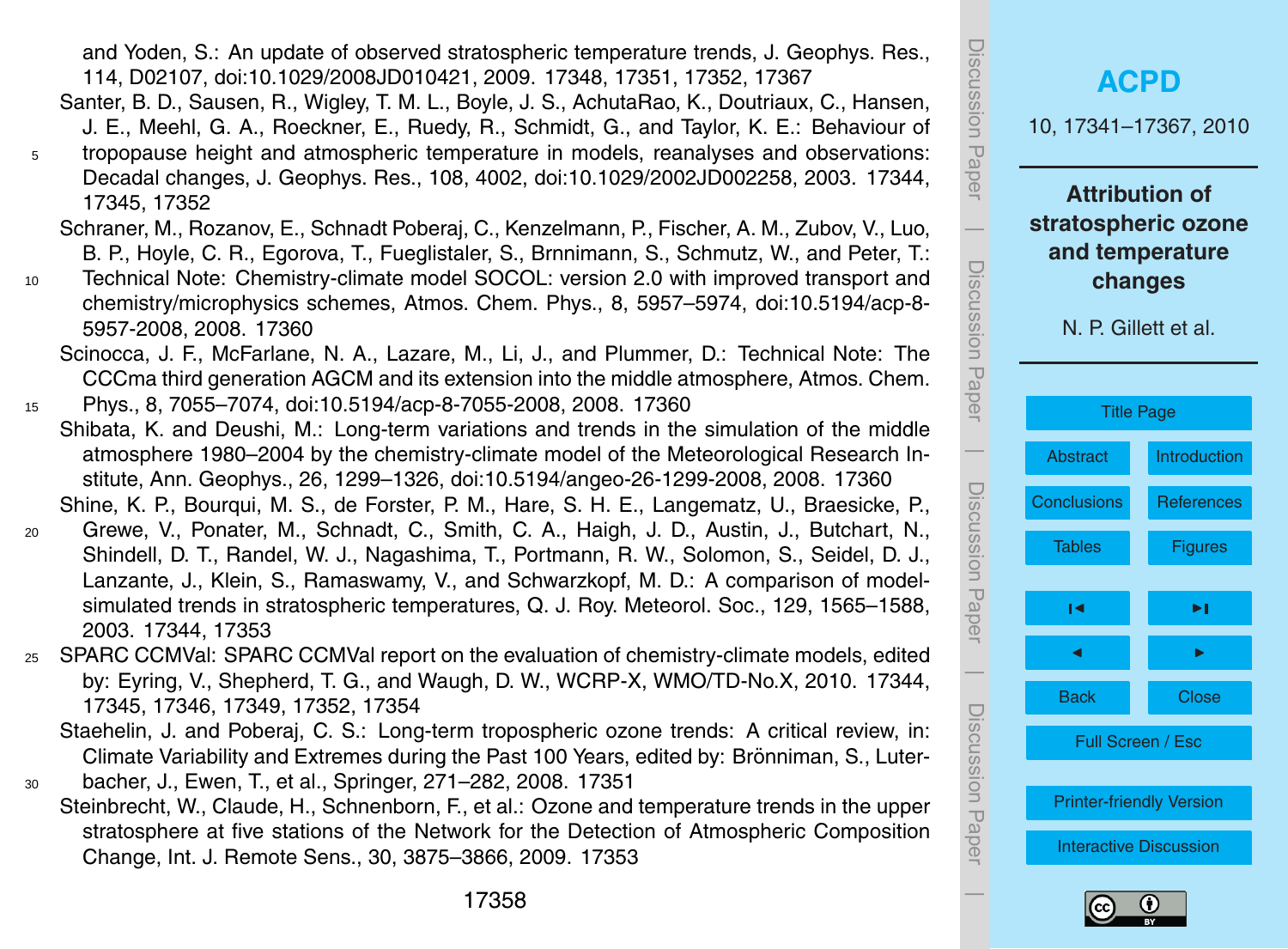<span id="page-18-0"></span>Stone, D. A., Allen, M. R., Selten, F., Kliphuis, M., and Stott, P. A.: The detection and attribution of climate change using an ensemble of opportunity, J. Climate, 20, 504–516, 2007. [17347](#page-6-0) Waugh, D. W., Oman, L., Kawa, S. R., Stolarski, R. S., Pawson, S., Douglass, A. R., Newman, P. A., and Nielsen, J. E.: Impacts of climate change on stratospheric ozone recovery, <sup>5</sup> Geophys. Res. Lett., 36, L03805, doi:10.1029/2008GL036223, 2009. [17343,](#page-2-0) [17344,](#page-3-0) [17346](#page-5-0) WMO: Scientific assessment of ozone depletion: 1999, World Meteorological Organisation,

Geneva, 1999. [17344](#page-3-0) WMO: Scientific assessment of ozone depletion: 2006, World Meteorological Organisation, Geneva, 2007. [17343](#page-2-0)

<sup>10</sup> Ziemke, J. R., Chandra, S., and Bhartia, P. K.: Two new methods for deriving tropospheric column ozone from TOMS measurements: The assimilated UARS MLS/HALOE and convectivecloud differential techniques, J. Geophys. Res., 103, 22115–22127, 1998. [17351,](#page-10-0) [17361](#page-20-0)

| iscussion Paper     | <b>ACPD</b><br>10, 17341-17367, 2010<br><b>Attribution of</b><br>stratospheric ozone<br>and temperature<br>changes<br>N. P. Gillett et al. |                   |  |  |  |
|---------------------|--------------------------------------------------------------------------------------------------------------------------------------------|-------------------|--|--|--|
| Discussion Paper    |                                                                                                                                            |                   |  |  |  |
|                     | <b>Title Page</b>                                                                                                                          |                   |  |  |  |
|                     | <b>Abstract</b>                                                                                                                            | Introduction      |  |  |  |
|                     | <b>Conclusions</b>                                                                                                                         | <b>References</b> |  |  |  |
| Discussion Paper    | <b>Tables</b>                                                                                                                              | <b>Figures</b>    |  |  |  |
|                     | I٩                                                                                                                                         | ▸∣                |  |  |  |
|                     | ◀                                                                                                                                          |                   |  |  |  |
|                     | <b>Back</b>                                                                                                                                | <b>Close</b>      |  |  |  |
|                     | Full Screen / Esc                                                                                                                          |                   |  |  |  |
| JISCUSSION<br>Papel | <b>Printer-friendly Version</b>                                                                                                            |                   |  |  |  |
|                     | <b>Interactive Discussion</b>                                                                                                              |                   |  |  |  |
|                     |                                                                                                                                            |                   |  |  |  |

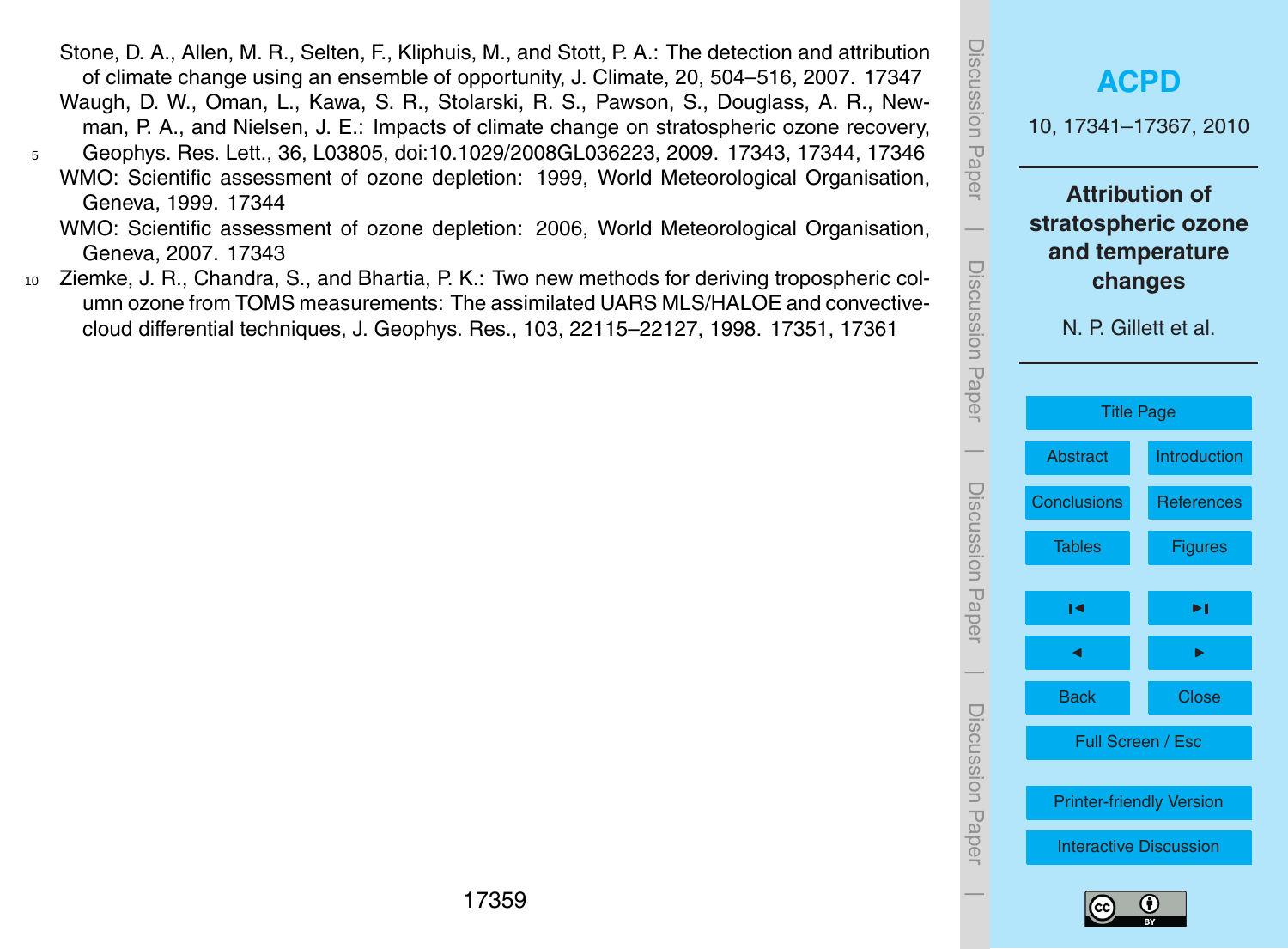<span id="page-19-0"></span>**Table 1.** CCMVal simulations used. The maximum possible ensemble size was chosen for each model such that the ensemble size was the same for all three simulations, in order to avoid aliasing model differences into differences between multi-model means of simulations with different forcings. "No QBO assim" indicates that no QBO was assimilated. MRI has an internally generated QBO, and CMAM and LMDZrepro do not simulate the QBO. "Coupled" indicates that the atmosphere model was coupled to a dynamical ocean model.

|                        |                            |                           | Ref-B1       | Simulation<br>Ref-B <sub>2</sub> | SCN-B <sub>2</sub> b |
|------------------------|----------------------------|---------------------------|--------------|----------------------------------|----------------------|
| Standard forcings      |                            |                           |              |                                  |                      |
| <b>Prescribed SSTs</b> |                            |                           | Obs          | <b>GCM</b>                       | <b>GCM</b>           |
| GHGs                   |                            |                           | Yes          | Yes                              | Yes                  |
| Ozone precursors       |                            |                           | Yes          | Yes                              | Yes                  |
| <b>ODSs</b>            |                            |                           | Yes          | Yes                              | <b>No</b>            |
| Solar                  |                            |                           | Yes          | No                               | <b>No</b>            |
| Volcanic               |                            |                           | Yes          | No                               | No                   |
| <b>Assimilated QBO</b> |                            |                           | Yes          | No                               | No                   |
|                        | Model-specific information |                           |              |                                  |                      |
| Model                  | Ensemble size              | Reference                 |              |                                  |                      |
| <b>CCSRNIES</b>        | 1                          | Akiyoshi et al. (2009)    |              |                                  |                      |
| <b>CMAM</b>            | 3                          | Scinocca et al. (2008)    | No QBO assim | Coupled                          | Coupled              |
| LMDZrepro              |                            | Jourdain et al. (2008)    | No QBO assim |                                  |                      |
| MRI                    |                            | Shibata and Deushi (2008) | No QBO assim |                                  |                      |
| SOCOL                  |                            | Schraner et al. (2008)    |              |                                  |                      |
| <b>WACCM</b>           |                            | Garcia et al. (2007)      |              |                                  |                      |

**[ACPD](http://www.atmos-chem-phys-discuss.net)** 10, 17341–17367, 2010 **Attribution of stratospheric ozone and temperature changes** N. P. Gillett et al. [Title Page](#page-0-0) [Abstract](#page-2-0) [Introduction](#page-2-0) [Conclusions](#page-13-0) [References](#page-14-0) Tables [Figures](#page-20-0)  $\sim$  J  $\sim$ J I Back Close Full Screen / Esc [Printer-friendly Version](http://www.atmos-chem-phys-discuss.net/10/17341/2010/acpd-10-17341-2010-print.pdf) [Interactive Discussion](http://www.atmos-chem-phys-discuss.net/10/17341/2010/acpd-10-17341-2010-discussion.html)

Discussion Paper

Discussion Paper

 $\overline{\phantom{a}}$ 

Discussion Paper

Discussion Paper

 $\overline{\phantom{a}}$ 

Discussion Paper

Discussion Paper

 $\overline{\phantom{a}}$ 

Discussion Paper

Discussion Paper

 $\overline{\phantom{a}}$ 

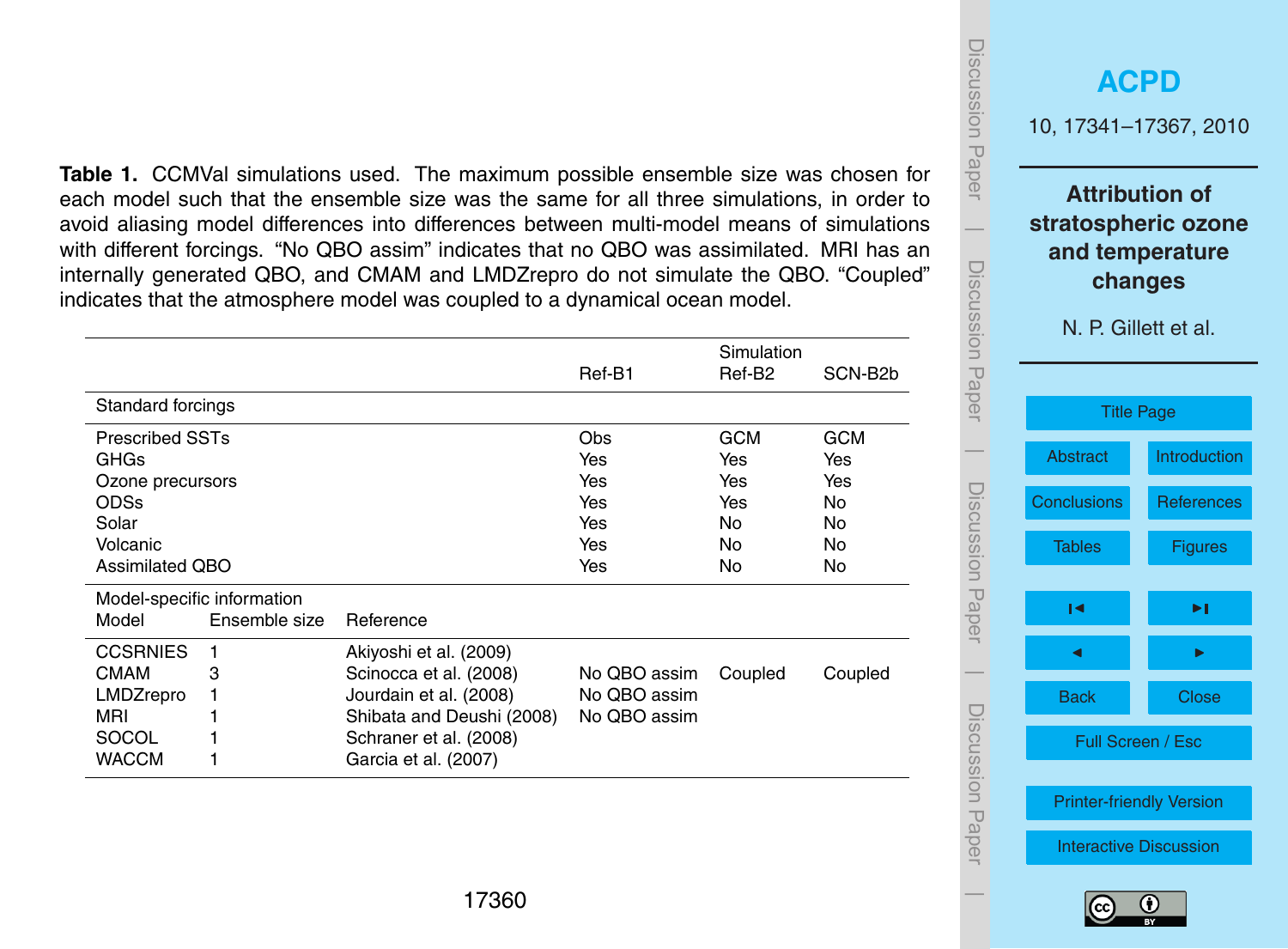<span id="page-20-0"></span>

**Fig. 1.** Comparison of simulated and observed changes in total column ozone (**a** and **b**) and lower stratospheric temperature (**c** and **d**). Panel (a) shows 3-yr mean total column ozone anomalies from a merged TOMS/SBUV dataset and simulated in response to ODS, GHG, NAT and all forcings combined over three zonal bands in DU. Anomalies for 30◦ S–30◦ N and 30◦ N– 90◦ N are offset by 20 DU and 40 DU respectively. Zonal mean least-squares trends in total column ozone in observations and simulated in response to each forcing are shown in (b) in DU over the 27-period 1979–2005. Grey bands show the estimated 5th–95th percentile ranges of internal variability. Black crosses in (b) show stratospheric column ozone trends estimated from TOMS data using the convective cloud differential method [\(Ziemke et al.,](#page-18-0) [1998\)](#page-18-0). (c) and (d) are equivalent plots for MSU lower stratospheric temperature, in K. Anomalies for 30◦ S–30◦ N and 30◦ N–90◦ N are offset by 1 K and 2 K respectively in (c).

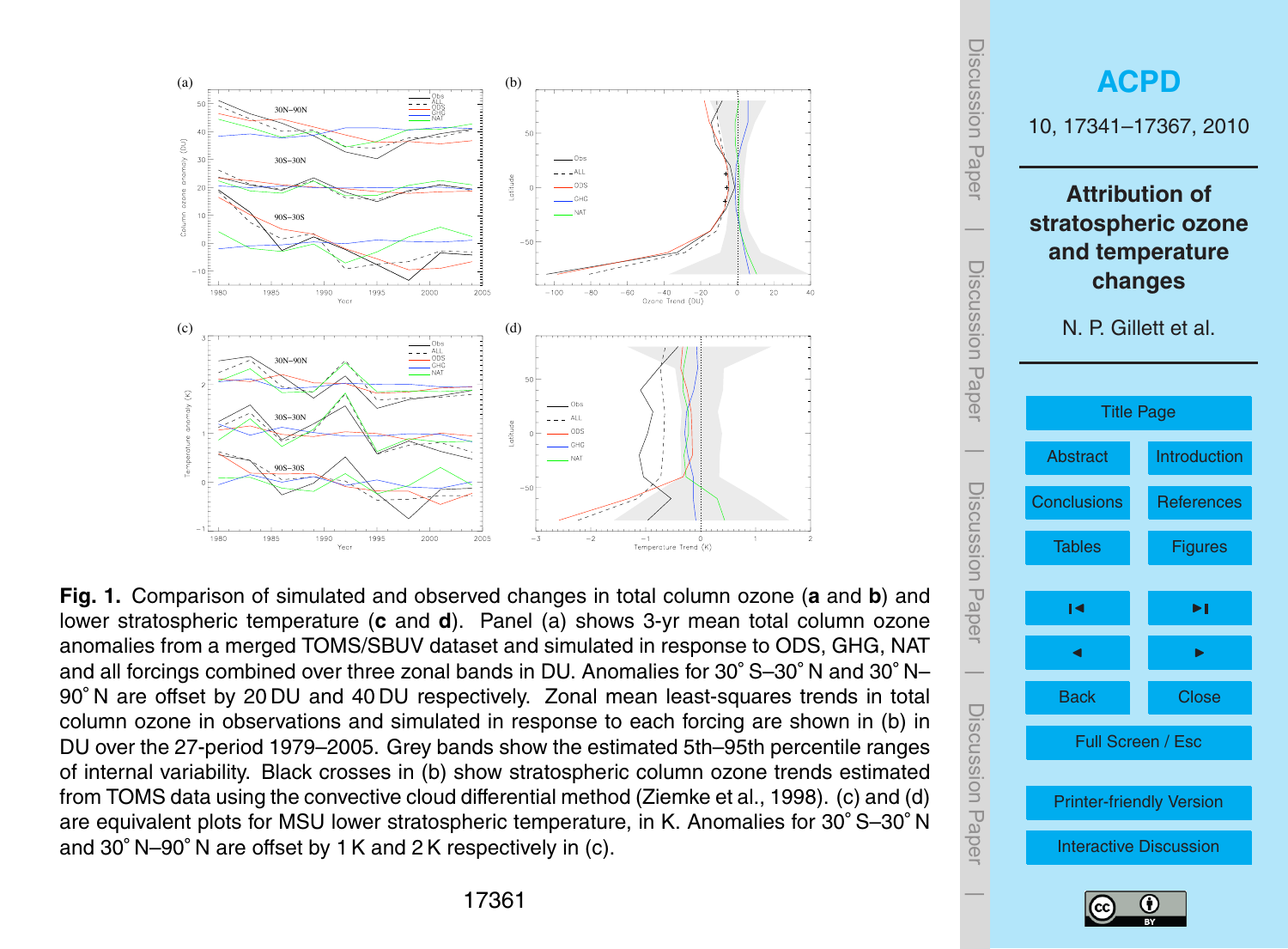<span id="page-21-0"></span>



**Fig. 2.** Ratios of simulated to observed variances in **(a)** total column ozone and **(b)** MSU lower stratospheric temperature, as a function of latitude. Solid lines show the ratio of variances of monthly means, and dashed lines show the ratio of variances of annual means. Variances are calculated over the 1979–2005 period without detrending, and simulated variances are taken from the ALL (REF-B1) simulations.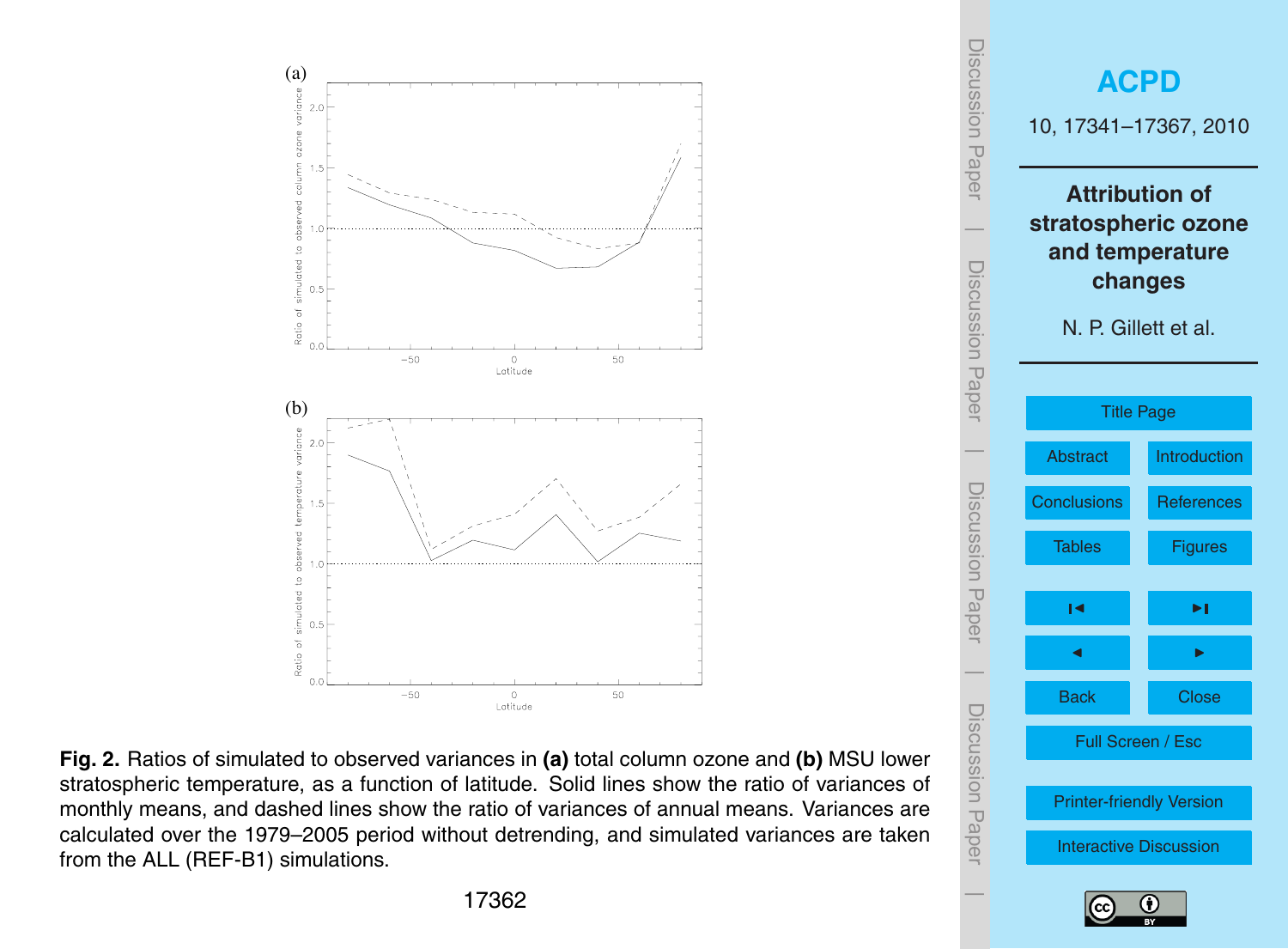<span id="page-22-0"></span>

**Fig. 3. (a)** Regression coefficients of observed changes in total column ozone (left) and lower stratospheric temperature (right) onto the simulated responses to ozone depleting substances (ODS), greenhouse gases (GHG) and natural forcings (NAT). Dark bars show results derived using the REF-B1, REF-B2 and SCN-B2b simulations, and light bars show results derived using the SCN-B1, SCN-B2b and SCN-B2c simulations. Bars represent 5–95% uncertainty ranges. In both cases results are based on nine 3-yr means over nine 20◦ zonal bands, and using a representative EOF truncation of 40. **(b)** Trends in global mean total ozone and lower stratospheric temperature over the period 1979–2005 attributable to each forcing, derived from the attribution analysis [\(Allen and Stott,](#page-15-0) [2003\)](#page-15-0). Horizontal black lines show the observed trends.



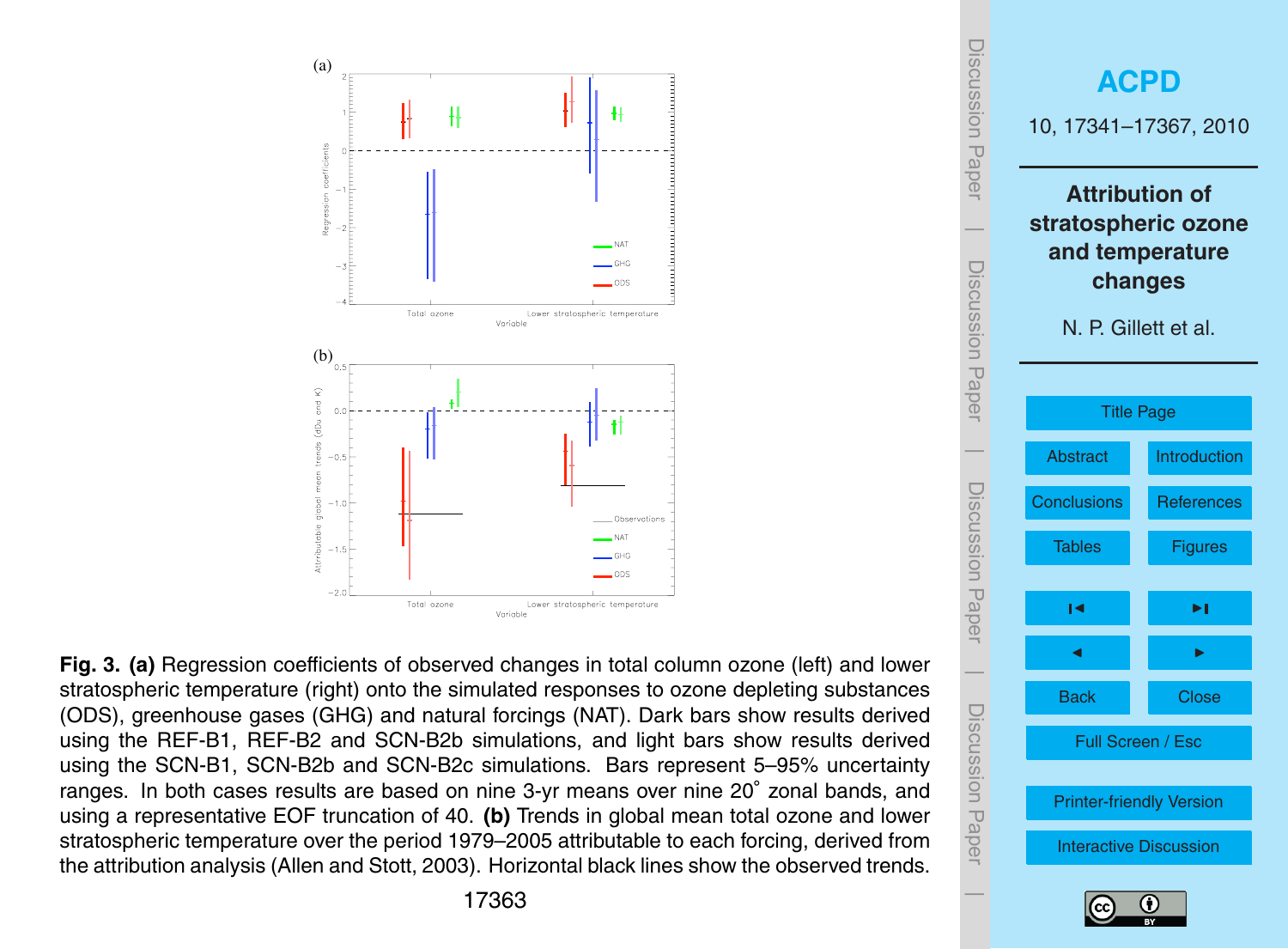<span id="page-23-0"></span>

**Fig. 4.** Zonal mean trends in ozone (change over the period 1979–2005 expressed as a percentage of the observed 1979–2005 climatology) in SAGE-corrected SBUV observations [\(McLinden et al.,](#page-16-0) [2009\)](#page-16-0) **(a)**, and simulated in response to combined anthropogenic and natural forcings **(b)**, ODS changes **(c)**, and GHG changes **(d)**.



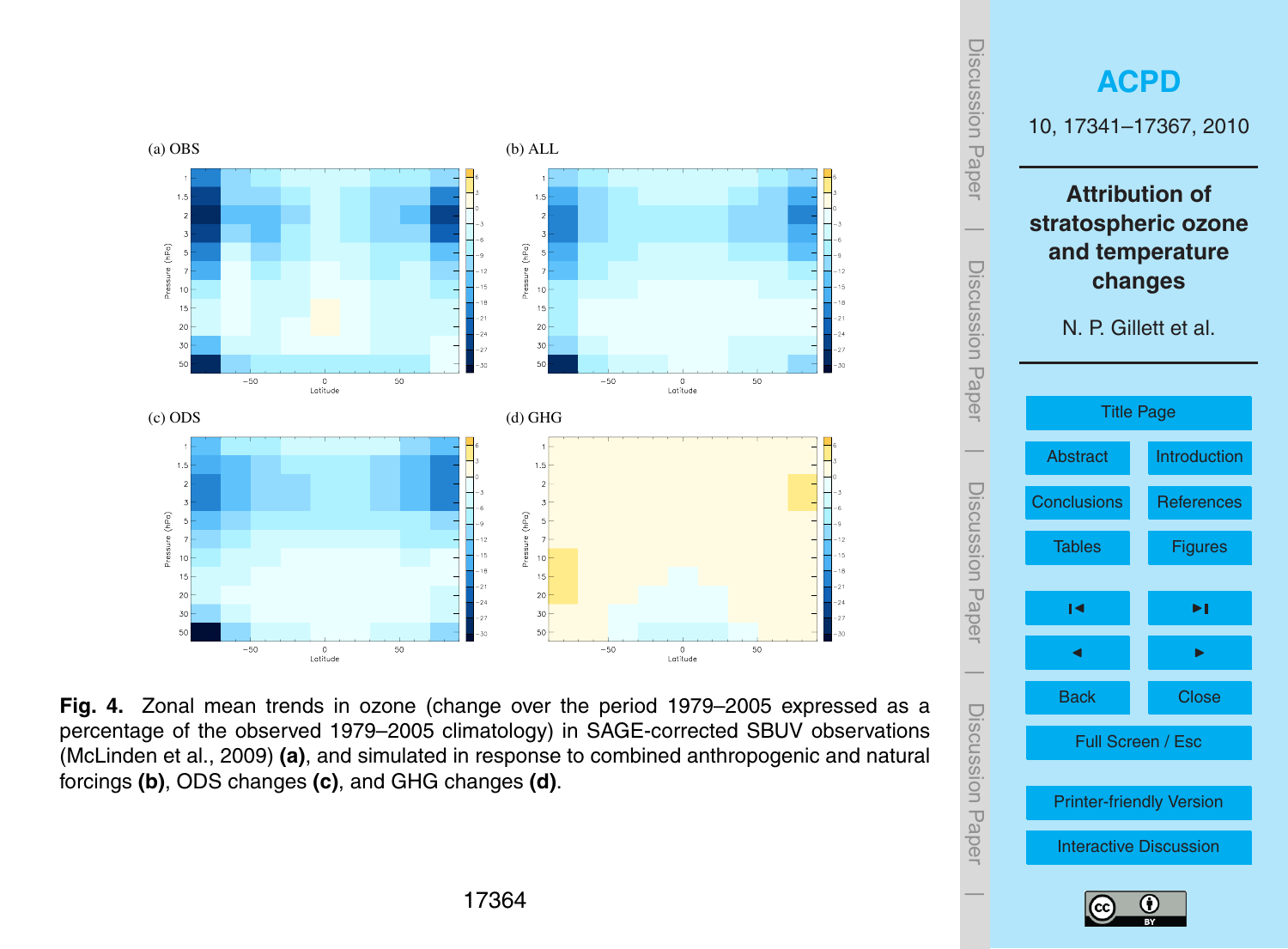<span id="page-24-0"></span>





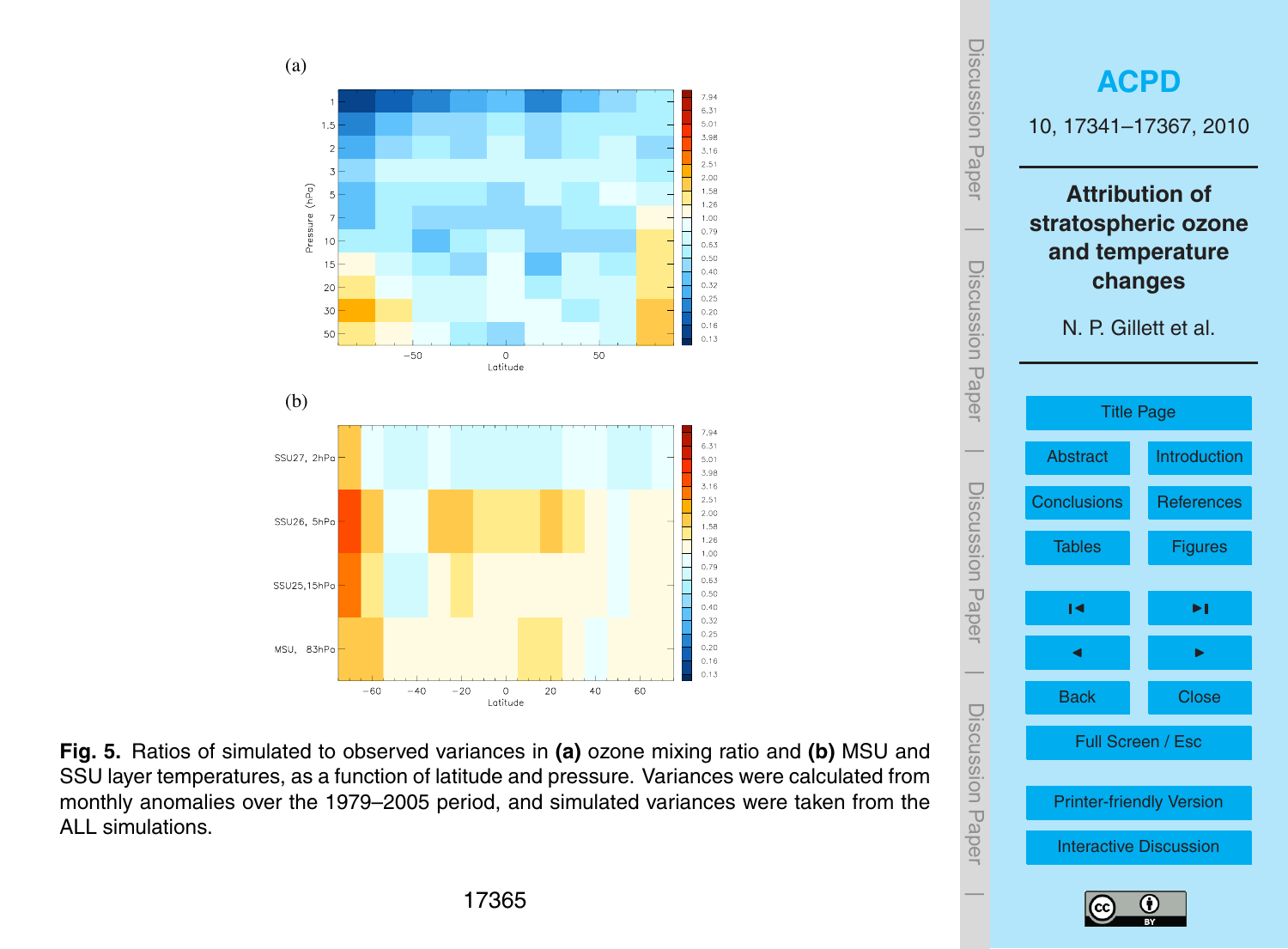<span id="page-25-0"></span>

**Fig. 6.** Regression coefficients of observed changes in SBUV stratospheric ozone mixing ratio (left) and SSU stratospheric temperature (right) onto the simulated responses to anthropogenic forcings (ANT) and natural forcings (NAT). The ANT response was derived from the REF-B2 output. Results are based exclusively on those models in which a QBO was assimilated (CC-SRNIES, SOCOL and WACCM). Bars represent 5–95% uncertainty ranges. SBUV results are based on nine 3-yr means over nine 20° zonal bands on eleven levels, and SSU results are based on nine 3-yr means over fifteen 10° zonal bands on three levels, and both use a representative EOF truncation of 40.